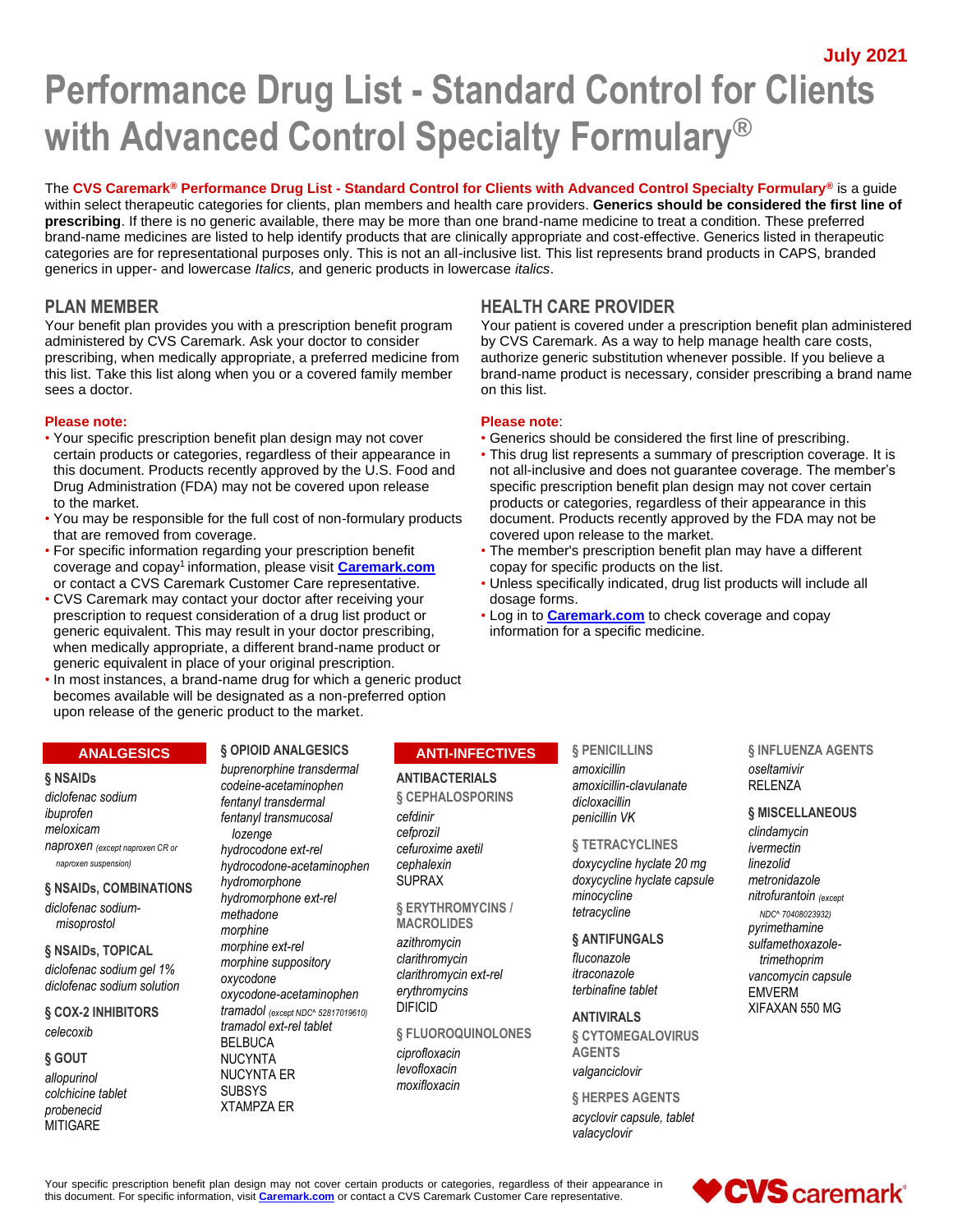# **ANTINEOPLASTIC AGENTS**

# **HORMONAL ANTINEOPLASTIC AGENTS**

**§ ANTIANDROGENS** *bicalutamide*

# **§ MISCELLANEOUS VISTOGARD**

# **CARDIOVASCULAR**

# **§ ACE INHIBITORS**

*fosinopril lisinopril quinapril ramipril*

#### **§ ACE INHIBITOR / DIURETIC COMBINATIONS**

*fosinopril-hydrochlorothiazide lisinopril-hydrochlorothiazide quinapril-hydrochlorothiazide*

#### **§ ANGIOTENSIN II RECEPTOR ANTAGONISTS / DIURETIC COMBINATIONS**

*candesartan / candesartanhydrochlorothiazide irbesartan / irbesartanhydrochlorothiazide losartan / losartanhydrochlorothiazide olmesartan / olmesartanhydrochlorothiazide telmisartan / telmisartanhydrochlorothiazide valsartan / valsartanhydrochlorothiazide*

#### **§ ANGIOTENSIN II RECEPTOR ANTAGONIST / CALCIUM CHANNEL BLOCKER COMBINATIONS**

*amlodipine-olmesartan amlodipine-telmisartan amlodipine-valsartan*

**§ ANGIOTENSIN II RECEPTOR ANTAGONIST / CALCIUM CHANNEL BLOCKER / DIURETIC COMBINATIONS**

*amlodipine-valsartanhydrochlorothiazide olmesartan-amlodipinehydrochlorothiazide*

# **§ ANTIARRHYTHMICS**

*disopyramide sotalol* MULTAQ

# **ANTILIPEMICS ACL INHIBITORS /**

**COMBINATIONS**

NEXLETOL NEXLIZET

**§ BILE ACID RESINS** *cholestyramine colesevelam*

**§ CHOLESTEROL ABSORPTION INHIBITORS** *ezetimibe*

# **§ FIBRATES** *fenofibrate (except*

*fenofibrate capsule 50 mg, 130 mg; fenofibrate tablet 40 mg, 120 mg) fenofibric acid delayed-rel*

**§ HMG-CoA REDUCTASE INHIBITORS / COMBINATIONS**

*atorvastatin ezetimibe-simvastatin fluvastatin lovastatin pravastatin rosuvastatin simvastatin*

**§ NIACINS** *niacin ext-rel*

**§ OMEGA-3 FATTY ACIDS** *omega-3 acid ethyl esters* VASCEPA

**§ BETA-BLOCKERS** *atenolol carvedilol carvedilol phosphate ext-rel metoprolol succinate ext-rel metoprolol tartrate nadolol pindolol propranolol propranolol ext-rel* **BYSTOLIC** 

# **§ CALCIUM CHANNEL BLOCKERS**

*amlodipine diltiazem ext-rel (except generics for CARDIZEM LA)*

*nifedipine ext-rel verapamil ext-rel*

**§ CALCIUM CHANNEL BLOCKER / ANTILIPEMIC COMBINATIONS**

*amlodipine-atorvastatin*

**§ DIGITALIS GLYCOSIDES** *digoxin*

#### **§ DIRECT RENIN INHIBITORS / DIURETIC COMBINATIONS** *aliskiren*

TEKTURNA HCT

# **§ DIURETICS** *amiloride furosemide hydrochlorothiazide*

*metolazone spironolactonehydrochlorothiazide torsemide triamterene triamterenehydrochlorothiazide*

# **HEART FAILURE**

BIDIL CORLANOR ENTRESTO

# **§ NITRATES**

*isosorbide dinitrate (except isosorbide dinitrate 40 mg) isosorbide mononitrate nitroglycerin lingual spray nitroglycerin sublingual*

**§ MISCELLANEOUS** *ranolazine ext-rel*

# **CENTRAL NERVOUS SYSTEM**

**ANTIANXIETY**

**§ BENZODIAZEPINES** *alprazolam clonazepam diazepam lorazepam oxazepam*

# **§ ANTICONVULSANTS**

*carbamazepine carbamazepine ext-rel clobazam diazepam rectal gel divalproex sodium divalproex sodium ext-rel ethosuximide gabapentin lamotrigine lamotrigine ext-rel levetiracetam levetiracetam ext-rel oxcarbazepine phenobarbital phenytoin phenytoin sodium extended primidone rufinamide tiagabine topiramate valproic acid zonisamide* FYCOMPA NAYZILAM OXTELLAR XR TROKENDI XR VALTOCO VIMPAT **XCOPRI § ANTIDEMENTIA**

*donepezil galantamine galantamine ext-rel* *memantine rivastigmine rivastigmine transdermal* NAMZARIC

# **ANTIDEPRESSANTS**

**§ SELECTIVE SEROTONIN REUPTAKE INHIBITORS (SSRIs)** *citalopram escitalopram fluoxetine (except fluoxetine tablet 60 mg, fluoxetine tablet [generics for SARAFEM]) paroxetine HCl paroxetine HCl ext-rel sertraline* **TRINTELLIX** 

**§ SEROTONIN NOREPINEPHRINE REUPTAKE INHIBITORS (SNRIs)** *desvenlafaxine ext-rel duloxetine venlafaxine venlafaxine ext-rel capsule*

**§ MISCELLANEOUS** 

**AGENTS** *bupropion bupropion ext-rel (except bupropion ext-rel tablet 450 mg) mirtazapine trazodone*

#### **§ ANTIPARKINSONIAN AGENTS**

*amantadine carbidopa-levodopa carbidopa-levodopa ext-rel carbidopa-levodopaentacapone entacapone pramipexole pramipexole ext-rel rasagiline ropinirole ropinirole ext-rel selegiline* **NEUPRO** 

# **ANTIPSYCHOTICS**

**§ ATYPICALS** *aripiprazole clozapine olanzapine quetiapine quetiapine ext-rel risperidone ziprasidone* ABILIFY MAINTENA LATUDA PERSERIS VRAYLAR

#### **§ ATTENTION DEFICIT HYPERACTIVITY DISORDER**

*amphetaminedextroamphetamine mixed salts amphetaminedextroamphetamine mixed salts ext-rel* † *atomoxetine dexmethylphenidate ext-rel guanfacine ext-rel methylphenidate methylphenidate ext-rel* † MYDAYIS VYVANSE

**§ FIBROMYALGIA** *pregabalin*

# **HYPNOTICS**

**§ NONBENZODIAZEPINES** *eszopiclone ramelteon zolpidem zolpidem ext-rel* BELSOMRA

**§ TRICYCLICS** *doxepin*

# **MIGRAINE ACUTE MIGRAINE AGENTS**

**§ Triptans**

*eletriptan naratriptan rizatriptan sumatriptan zolmitriptan* ONZETRA XSAIL ZEMBRACE SYMTOUCH ZOMIG NASAL SPRAY

# **Miscellaneous**

NURTEC ODT REYVOW UBRELVY

**PREVENTIVE MIGRAINE AGENTS**

**Monoclonal Antibodies** AIMOVIG AJOVY **EMGALITY** 

# **§ MUSCULOSKELETAL THERAPY AGENTS**

*cyclobenzaprine (except cyclobenzaprine tablet 7.5 mg)*

**§ NARCOLEPSY** *armodafinil modafinil* SUNOSI

**POSTHERPETIC NEURALGIA (PHN)** GRALISE

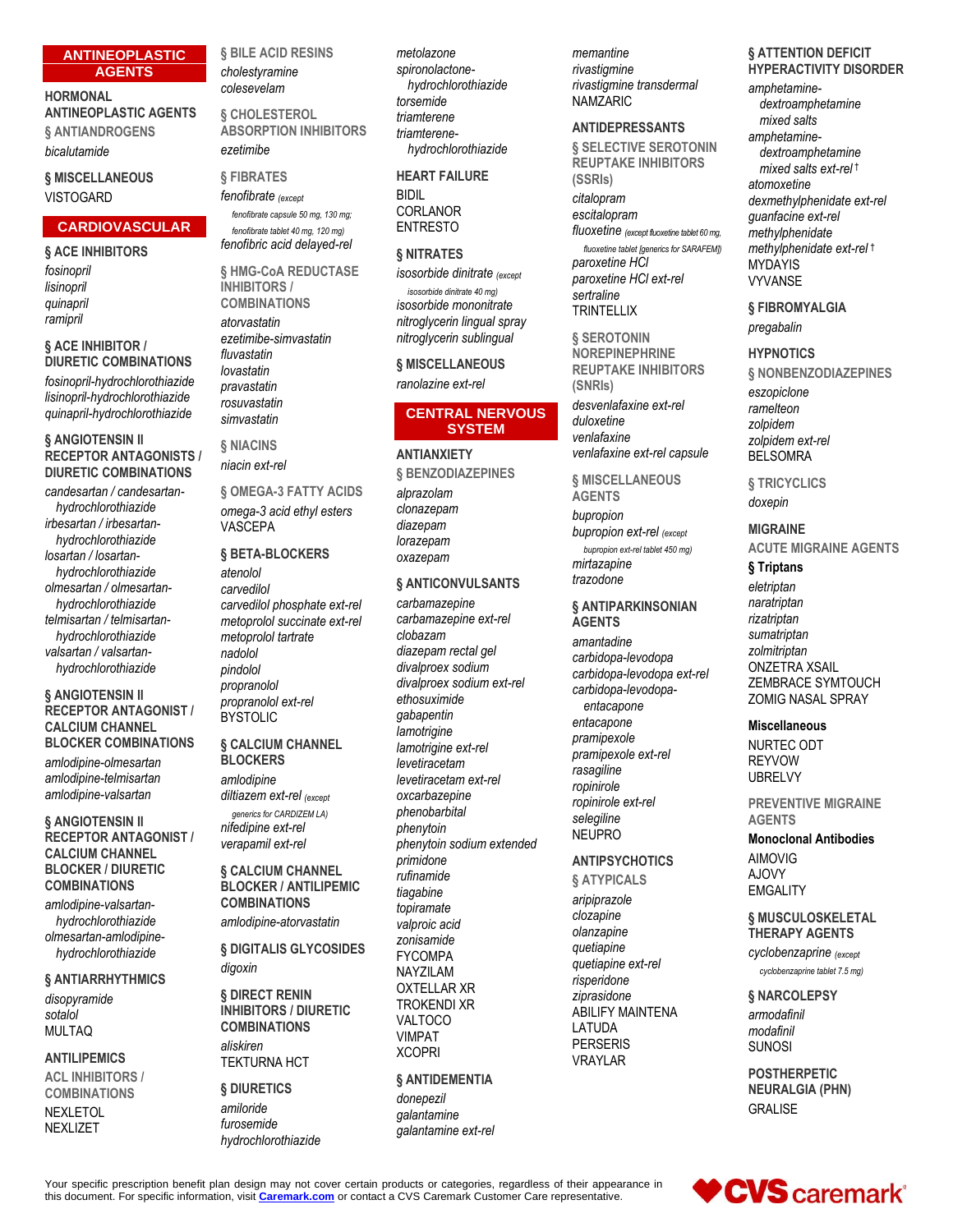# **PSYCHOTHERAPEUTIC - MISCELLANEOUS**

**§ OPIOID ANTAGONISTS** *naloxone injection* NARCAN NASAL SPRAY

**§ PARTIAL OPIOID AGONIST / OPIOID ANTAGONIST COMBINATIONS**

*buprenorphine-naloxone sublingual* ZUBSOLV

**PSEUDOBULBAR AFFECT AGENTS**

# NUEDEXTA

# **ENDOCRINE AND METABOLIC**

#### **§ ANDROGENS**

*testosterone gel (except authorized generics for TESTIM and VOGELXO) testosterone solution* ANDRODERM **NATESTO** 

#### **ANTIDIABETICS**

**AMYLIN ANALOGS** SYMLINPEN

**§ BIGUANIDES** *metformin metformin ext-rel (except generics for FORTAMET and GLUMETZA)*

**§ BIGUANIDE / SULFONYLUREA COMBINATIONS**

*glipizide-metformin*

**DIPEPTIDYL PEPTIDASE-4 (DPP-4) INHIBITORS** JANUVIA

**DIPEPTIDYL PEPTIDASE-4 (DPP-4) INHIBITOR / BIGUANIDE COMBINATIONS**

JANUMET JANUMET XR

**INCRETIN MIMETIC AGENTS** OZEMPIC RYBELSUS **TRULICITY** VICTOZA

**INCRETIN MIMETIC AGENT / INSULIN COMBINATIONS SOLIQUA** XULTOPHY

# **INSULINS**

BASAGLAR FIASP HUMULIN R U-500 LEVEMIR NOVOLIN 70/30 NOVOLIN N NOVOLIN R

NOVOLOG NOVOLOG MIX 70/30 TOUJEO **TRESIBA** 

**§ INSULIN SENSITIZERS** *pioglitazone*

**§ INSULIN SENSITIZER / BIGUANIDE COMBINATIONS** *pioglitazone-metformin*

**§ INSULIN SENSITIZER / SULFONYLUREA COMBINATIONS** *pioglitazone-glimepiride*

**§ MEGLITINIDES** *nateglinide repaglinide*

**SODIUM-GLUCOSE CO-TRANSPORTER 2 (SGLT2) INHIBITORS** FARXIGA JARDIANCE

**SODIUM-GLUCOSE CO-TRANSPORTER 2 (SGLT2) INHIBITOR / BIGUANIDE COMBINATIONS SYNJARDY** SYNJARDY XR XIGDUO XR

**SODIUM-GLUCOSE CO-TRANSPORTER 2 (SGLT2) INHIBITOR / DIPEPTIDYL PEPTIDASE-4 (DPP-4) INHIBITOR COMBINATIONS**

#### GLYXAMBI

**SODIUM-GLUCOSE CO-TRANSPORTER 2 (SGLT2) INHIBITOR / DIPEPTIDYL PEPTIDASE-4 (DPP-4) INHIBITOR / BIGUANIDE COMBINATIONS** TRIJARDY XR

**§ SULFONYLUREAS** *glimepiride glipizide*

ACCU-CHEK AVIVA PLUS STRIPS AND KITS <sup>2</sup> ACCU-CHEK COMPACT ACCU-CHEK GUIDE

STRIPS AND KITS <sup>2</sup> INSULIN SYRINGES AND NEEDLES

DEXCOM CONTINUOUS **GLUCOSE** MONITORING SYSTEM OMNIPOD DASH INSULIN INFUSION PUMP OMNIPOD INSULIN INFUSION PUMP ONETOUCH ULTRA STRIPS AND KITS <sup>2</sup> ONETOUCH VERIO STRIPS AND KITS <sup>2</sup> V-GO INSULIN INFUSION PUMP

**ANTIOBESITY INJECTABLE**

SAXENDA

**ORAL** QSYMIA

# **CALCIUM REGULATORS**

**§ BISPHOSPHONATES** *alendronate ibandronate risedronate*

**§ CALCITONINS** *calcitonin-salmon*

**§ CARNITINE DEFICIENCY AGENTS** *levocarnitine*

# **CONTRACEPTIVES**

**§ MONOPHASIC** *ethinyl estradioldrospirenone ethinyl estradioldrospirenone-levomefolate ethinyl estradiolnorethindrone acetate ethinyl estradiolnorethindrone acetate-iron*

**BIPHASIC** LO LOESTRIN FE

**§ TRIPHASIC** *ethinyl estradiol-norgestimate*

**§ EXTENDED CYCLE** *ethinyl estradiollevonorgestrel*

**§ TRANSDERMAL** *ethinyl estradiol-*

*norelgestromin*

**§ VAGINAL** *ethinyl estradiol-etonogestrel* ANNOVERA

**ENDOMETRIOSIS ORILISSA** 

**§ GLUCOCORTICOIDS** *dexamethasone fludrocortisone hydrocortisone*

*methylprednisolone prednisolone solution prednisone*

**GLUCOSE ELEVATING AGENTS** BAQSIMI GLUCAGEN HYPOKIT GLUCAGON EMERGENCY KIT **GVOKE** 

**MENOPAUSAL SYMPTOM AGENTS § ORAL** *estradiol estradiol-norethindrone* DUAVEE PREMPHASE PREMPRO

**§ TRANSDERMAL** *estradiol*

CLIMARA PRO **COMBIPATCH** DIVIGEL

**§ VAGINAL**

EVAMIST

*estradiol vaginal cream* IMVEXXY VAGIFEM

**§ PHOSPHATE BINDER AGENTS**

*calcium acetate sevelamer carbonate* PHOSLYRA VELPHORO

**POTASSIUM-REMOVING AGENTS** LOKELMA VELTASSA

# **PROGESTINS**

**§ ORAL** *medroxyprogesterone megestrol acetate progesterone, micronized*

**VAGINAL** CRINONE ENDOMETRIN

**§ SELECTIVE ESTROGEN RECEPTOR MODULATORS** *raloxifene*

**§ THYROID SUPPLEMENTS** *levothyroxine liothyronine*

**SYNTHROID UTERINE FIBROIDS**

ORIAHNN

# **GASTROINTESTINAL**

**§ ANTIDIARRHEALS** *diphenoxylate-atropine loperamide*

#### **§ ANTIEMETICS**

*aprepitant doxylamine-pyridoxine delayed-rel dronabinol granisetron meclizine metoclopramide ondansetron prochlorperazine promethazine scopolamine transdermal trimethobenzamide* **SANCUSO** 

**§ ANTISPASMODICS**

*dicyclomine*

**§ H2 RECEPTOR ANTAGONISTS** *famotidine*

**INFLAMMATORY BOWEL DISEASE § ORAL AGENTS** *balsalazide budesonide capsule budesonide ext-rel mesalamine delayed-rel (except mesalamine delayed-rel tablet 800 mg) mesalamine ext-rel sulfasalazine sulfasalazine delayed-rel* ASACOL HD

# **§ RECTAL AGENTS**

PENTASA

*hydrocortisone enema mesalamine suppository mesalamine suspension* CORTIFOAM

**§ IRRITABLE BOWEL SYNDROME** *alosetron* LINZESS VIBERZI

**§ LAXATIVES** *lactulose solution peg 3350-electrolytes* CLENPIQ

**OPIOID-INDUCED CONSTIPATION** MOVANTIK SYMPROIC

**PANCREATIC ENZYMES** CREON VIOKACE ZENPEP



Your specific prescription benefit plan design may not cover certain products or categories, regardless of their appearance in this document. For specific information, visit **[Caremark.com](https://www.caremark.com/)** or contact a CVS Caremark Customer Care representative.

*glipizide ext-rel*

**SUPPLIES**

PLUS STRIPS AND KITS <sup>2</sup> STRIPS AND KITS<sup>2</sup> ACCU-CHEK SMARTVIEW BD ULTRAFINE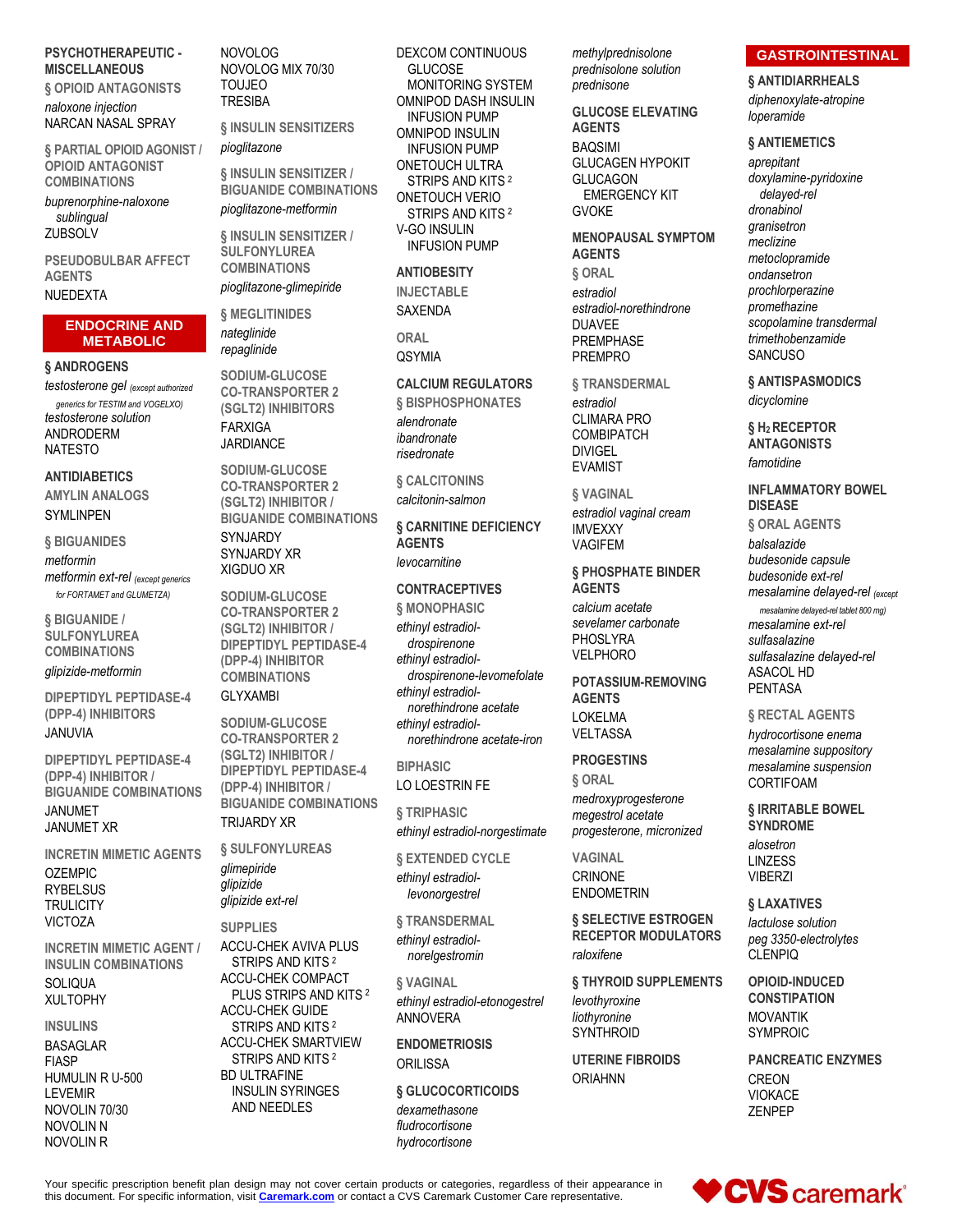#### § PROTON PUMP **INHIBITORS**

esomeprazole delayed-rel lansoprazole delayed-rel omeprazole delayed-rel pantoprazole delaved-rel tablet **DEXILANT** 

§ STEROIDS, RECTAL PROCTOFOAM-HC

§ ULCER THERAPY **COMBINATIONS** PYLERA

# § MISCELLANEOUS

sucralfate tablet

# **GENITOURINARY**

**§ BENIGN PROSTATIC HYPERPLASIA** alfuzosin ext-rel doxazosin dutasteride dutasteride-tamsulosin finasteride silodosin tamsulosin

**ERECTILE DYSFUNCTION** 

terazosin

# **ALPROSTADIL AGENTS MUSE**

§ PHOSPHODIESTERASE **INHIBITORS** sildenafil tadalafil

§ URINARY **ANTISPASMODICS** darifenacin ext-rel oxybutynin oxybutynin ext-rel solifenacin

tolterodine tolterodine ext-rel trospium trospium ext-rel **MYRBETRIQ TOVIAZ** 

# **HEMATOLOGIC**

§ ANTICOAGULANTS warfarin **ELIQUIS XARELTO** 

§ CHELATING AGENTS penicillamine capsule trientine

§ PLATELET AGGREGATION **INHIBITORS** clopidogrel dipyridamole ext-rel-aspirin

prasugrel **BRILINTA** 

#### **IMMUNOLOGIC AGENTS**

**ALLERGENIC EXTRACTS GRASTEK RAGWITEK** 

# **NUTRITIONAL/ SUPPLEMENTS**

§ ELECTROLYTES potassium chloride liquid

> **VITAMINS AND MINERALS** § FOLIC ACID / **COMBINATIONS** folic acid

**§ PRENATAL VITAMINS** prenatal vitamins **CITRANATAI** 

# **RESPIRATORY**

§ ANAPHYLAXIS TREATMENT AGENTS epinephrine auto-injector **EPIPEN EPIPEN JR SYMJEPI** 

**§ ANTICHOLINERGICS** 

ipratropium inhalation solution **SPIRIVA YUPELRI** 

# **ANTICHOLINERGIC / BETA AGONIST COMBINATIONS** § SHORT ACTING

ipratropium-albuterol inhalation solution

**LONG ACTING ANORO ELLIPTA STIOLTO RESPIMAT** 

**ANTICHOLINERGIC / BETA AGONIST / STEROID INHALANT COMBINATIONS BREZTRI AEROSPHERE TRELEGY ELLIPTA** 

**& ANTIHISTAMINES. LOW SEDATING** levocetirizine

§ ANTITUSSIVES

benzonatate (except NDCs^ 69336012615, 69499032915)

**BETA AGONISTS, INHALANTS** 

§ SHORT ACTING albuterol inhalation solution albuterol sulfate CFC-free aerosol

levalbuterol tartrate CFC-free aerosol

# **LONG ACTING**

**Hand-held Active Inhalation SEREVENT STRIVERDI RESPIMAT** 

**Nebulized Passive Inhalation PERFOROMIST** 

# **§ LEUKOTRIENE MODULATORS** montelukast zafirlukast

**6 NASAL ANTIHISTAMINES** 

azelastine olopatadine

§ NASAL STEROIDS / **COMBINATIONS** flunisolide

fluticasone mometasone **DYMISTA** 

PHOSPHODIESTERASE-4 **INHIBITORS DALIRESP** 

**STEROID / RETA AGONIST COMBINATIONS ADVAIR DISKUS** ADVAIR HFA<sup>+</sup> **BREO ELLIPTA T SYMBICORT** 

§ STEROID INHALANTS budesonide inhalation suspension ARNUITY ELLIPTA **FLOVENT DISKUS FLOVENT HFA** PULMICORT FLEXHALER **QVAR REDIHALER** 

# **TOPICAL**

**DERMATOLOGY ACNE** § Topical adapalene benzoyl peroxide clindamycin gel (except NDC^ 68682046275) clindamycin solution clindamycin-benzoyl peroxide erythromycin solution erythromycin-benzoyl peroxide tretinoin EPIDUO **ONEXTON** 

**& ACTINIC KERATOSIS** fluorouracil cream 5% fluorouracil solution imiquimod

**PICATO TOLAK** ZYCLARA

**& ANTIBIOTICS** 

gentamicin mupirocin ointment

# **& ANTIFUNGALS**

ciclopirox clotrimazole econazole ketoconazole cream 2% nystatin **NAFTIN** 

§ ANTIPSORIATICS

acitretin calcipotriene ointment, solution methovsalen

§ ANTISEBORRHEICS ketoconazole shampoo 2% selenium sulfide lotion 2.5%

# **§ ATOPIC DERMATITIS**

pimecrolimus tacrolimus **EUCRISA** 

# **CORTICOSTEROIDS**

§ Low Potency desonide hydrocortisone

# § Medium Potency

hydrocortisone butyrate cream, ointment, solution mometasone triamcinolone cream, lotion, ointment (except triamcinolone ointment 0.05%)

# § High Potency

desoximetasone fluocinonide (except

fluocinonide cream 0.1%) **BRYHALI** 

# § Very High Potency

clobetasol cream, foam, gel, lotion, ointment, shampoo

§ LOCAL ANALGESICS lidocaine patch

**§ LOCAL ANESTHETICS** lidocaine-prilocaine

§ ROSACEA azelaic acid gel metronidazole **FINACEA FOAM** ORACFA **SOOLANTRA** 

# **MOUTH / THROAT / DENTAL AGENTS PROTECTANTS EPISIL**

#### **OPHTHALMIC**

**§ ANTIALLERGICS** azelastine cromolyn sodium olopatadine

§ ANTI-INFECTIVES ciprofloxacin erythromycin gentamicin levofloxacin moxifloxacin ofloxacin sulfacetamide tobramycin **BESIVANCE** 

**§ ANTI-INFECTIVE / ANTI-INFLAMMATORY COMBINATIONS** 

neomycin-polymyxin Bbacitracin-hydrocortisone neomycin-polymyxin Bdexamethasone tobramycin-dexamethasone **TOBRADEX OINTMENT** 

# **ANTI-INFLAMMATORIES**

# § Nonsteroidal

bromfenac diclofenac ketorolac **II FVRO PROLENSA** 

# § Steroidal

dexamethasone loteprednol prednisolone acetate 1% **DUREZOL** 

§ ANTIVIRALS trifluridine

# **BETA-BLOCKERS**

§ Nonselective timolol maleate solution

**Selective BETOPTIC S** 

**& CARBONIC ANHYDRASE INHIBITORS** dorzolamide **AZOPT** 

**6 CARBONIC ANHYDRASE INHIBITOR / BETA-BLOCKER COMBINATIONS** dorzolamide-timolol

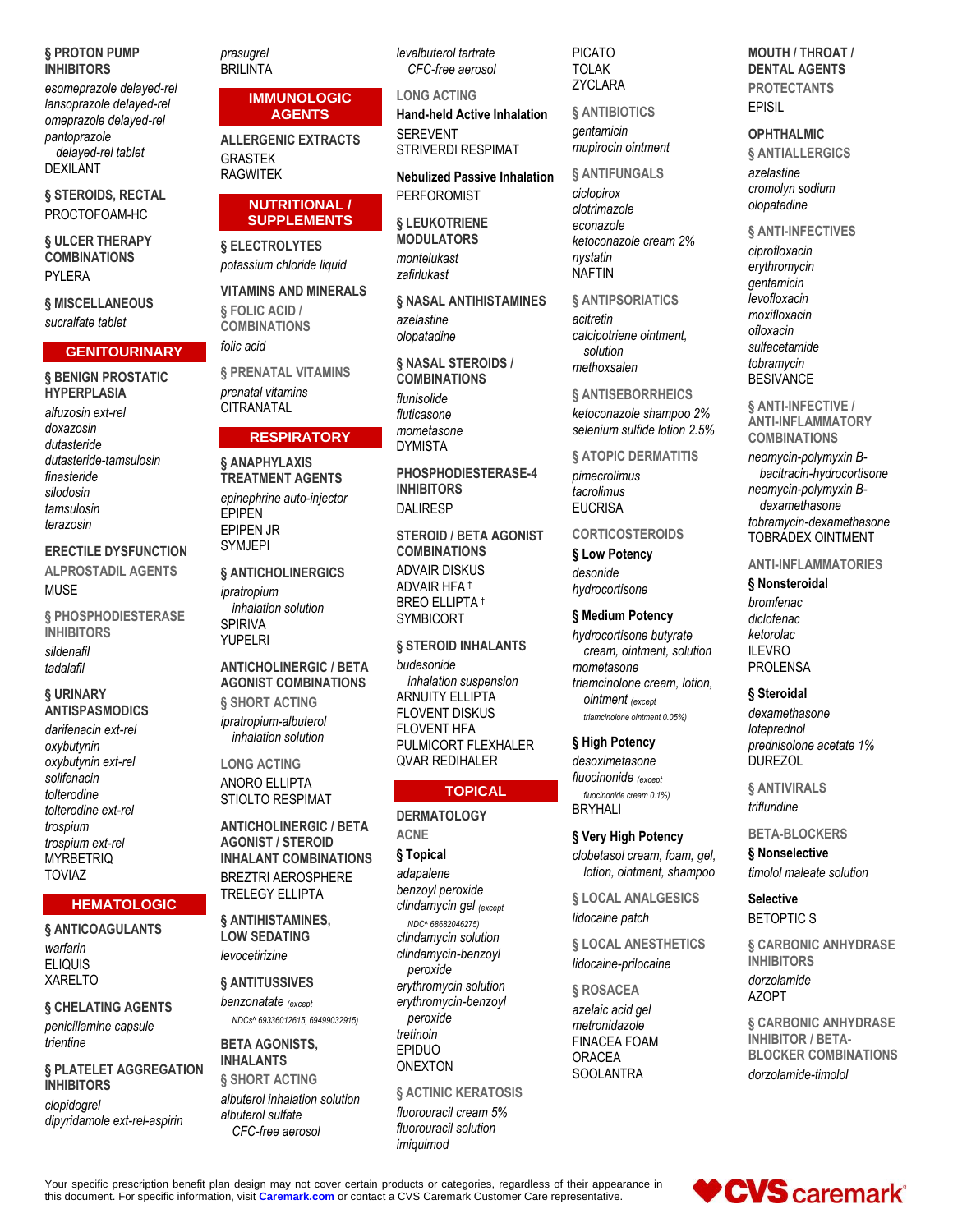**CARBONIC ANHYDRASE INHIBITOR / SYMPATHOMIMETIC COMBINATIONS SIMBRINZA** 

#### **DRY EYE DISEASE** RESTASIS XIIDRA

**§ PROSTAGLANDINS** *latanoprost travoprost* LUMIGAN

**RHO KINASE INHIBITORS** RHOPRESSA

**RHO KINASE INHIBITOR / PROSTAGLANDIN COMBINATIONS** ROCKLATAN

**§ SYMPATHOMIMETICS** *brimonidine* ALPHAGAN P

# **QUICK REFERENCE DRUG LIST**

# **A**

ABILIFY MAINTENA ACCU-CHEK AVIVA PLUS STRIPS AND KITS<sup>2</sup> ACCU-CHEK COMPACT PLUS STRIPS AND KITS <sup>2</sup> ACCU-CHEK GUIDE STRIPS AND KITS <sup>2</sup> ACCU-CHEK SMARTVIEW STRIPS AND KITS <sup>2</sup> *acetic acid acitretin acyclovir capsule, tablet adapalene* ADVAIR DISKUS ADVAIR HFA † AIMOVIG AJOVY *albuterol inhalation solution albuterol sulfate CFC-free aerosol alendronate alfuzosin ext-rel aliskiren allopurinol alosetron* ALPHAGAN P *alprazolam amantadine amiloride amlodipine amlodipine-atorvastatin amlodipine-olmesartan amlodipine-telmisartan amlodipine-valsartan amlodipine-valsartanhydrochlorothiazide amoxicillin amoxicillin-clavulanate amphetaminedextroamphetamine mixed salts amphetaminedextroamphetamine mixed salts ext-rel* † ANDRODERM ANNOVERA ANORO ELLIPTA *aprepitant aripiprazole armodafinil* ARNUITY ELLIPTA ASACOL HD *atenolol atomoxetine*

*atorvastatin azelaic acid gel azelastine azithromycin* AZOPT

# **B**

*balsalazide* BAQSIMI BASAGLAR BD ULTRAFINE INSULIN SYRINGES AND NEEDLES BELBUCA BELSOMRA *benzonatate (except NDCs^ 69336012615, 69499032915) benzoyl peroxide* BESIVANCE BETOPTIC S *bicalutamide* BIDIL BREO ELLIPTA † BREZTRI AEROSPHERE BRILINTA *brimonidine bromfenac* BRYHALI *budesonide capsule budesonide ext-rel budesonide inhalation suspension buprenorphine transdermal buprenorphine-naloxone sublingual bupropion bupropion ext-rel (except bupropion ext-rel tablet 450 mg)* BYSTOLIC

# **C**

*calcipotriene ointment, solution calcitonin-salmon calcium acetate candesartan candesartanhydrochlorothiazide carbamazepine carbamazepine ext-rel carbidopa-levodopa carbidopa-levodopa ext-rel carbidopa-levodopaentacapone carvedilol carvedilol phosphate ext-rel*

*cefdinir cefprozil cefuroxime axetil celecoxib cephalexin cholestyramine ciclopirox ciprofloxacin ciprofloxacin-dexamethasone citalopram* **CITRANATAL** *clarithromycin clarithromycin ext-rel* CLENPIQ CLIMARA PRO *clindamycin clindamycin gel (except NDC^ 68682046275) clindamycin solution clindamycin-benzoyl peroxide clobazam clobetasol cream, foam, gel, lotion, ointment, shampoo clonazepam clopidogrel clotrimazole clozapine codeine-acetaminophen colchicine tablet colesevelam* COMBIGAN **COMBIPATCH** CORLANOR CORTIFOAM CREON **CRINONE** *cromolyn sodium cyclobenzaprine (except cyclobenzaprine tablet 7.5 mg)*

# **D**

DALIRESP *darifenacin ext-rel desonide desoximetasone desvenlafaxine ext-rel dexamethasone* DEXCOM CONTINUOUS **GLUCOSE** MONITORING SYSTEM DEXILANT *dexmethylphenidate ext-rel diazepam diazepam rectal gel diclofenac*

*diclofenac sodium diclofenac sodium gel 1% diclofenac sodium solution diclofenac sodiummisoprostol dicloxacillin dicyclomine* DIFICID *digoxin diltiazem ext-rel (except generics for CARDIZEM LA) diphenoxylate-atropine dipyridamole ext-rel-aspirin disopyramide divalproex sodium divalproex sodium ext-rel* DIVIGEL *donepezil dorzolamide dorzolamide-timolol doxazosin doxepin doxycycline hyclate 20 mg doxycycline hyclate capsule doxylamine-pyridoxine delayed-rel dronabinol* DUAVEE *duloxetine* DUREZOL *dutasteride dutasteride-tamsulosin* DYMISTA

**SYMPATHOMIMETIC / BETA-BLOCKER COMBINATIONS**

COMBIGAN

*acetic acid ofloxacin otic*

**§ ANTI-INFECTIVES**

**OTIC**

# **E**

*econazole eletriptan* ELIQUIS **EMGALITY** EMVERM ENDOMETRIN *entacapone* ENTRESTO EPIDUO *epinephrine auto-injector* EPIPEN EPIPEN JR EPISIL *erythromycin erythromycin solution erythromycin-benzoyl peroxide erythromycins escitalopram esomeprazole delayed-rel estradiol*

**§ ANTI-INFECTIVE / ANTI-INFLAMMATORY COMBINATIONS** *ciprofloxacin-dexamethasone neomycin-polymyxin Bhydrocortisone*

*estradiol vaginal cream estradiol-norethindrone eszopiclone ethinyl estradioldrospirenone ethinyl estradioldrospirenone-levomefolate ethinyl estradiol-etonogestrel ethinyl estradiollevonorgestrel ethinyl estradiolnorelgestromin ethinyl estradiolnorethindrone acetate ethinyl estradiolnorethindrone acetate-iron ethinyl estradiol-norgestimate ethosuximide* EUCRISA EVAMIST *ezetimibe ezetimibe-simvastatin*

# **F**

*famotidine* FARXIGA *fenofibrate (except fenofibrate capsule 50 mg, 130 mg; fenofibrate tablet 40 mg, 120 mg) fenofibric acid delayed-rel fentanyl transdermal fentanyl transmucosal lozenge* FIASP FINACEA FOAM *finasteride* FLOVENT DISKUS FLOVENT HFA *fluconazole fludrocortisone flunisolide fluocinonide (except fluocinonide cream 0.1%) fluorouracil cream 5% fluorouracil solution fluoxetine (except fluoxetine tablet 60 mg, fluoxetine tablet [generics for SARAFEM]) fluticasone fluvastatin folic acid fosinopril fosinopril-hydrochlorothiazide furosemide* FYCOMPA

♥CVS caremark®

Your specific prescription benefit plan design may not cover certain products or categories, regardless of their appearance in this document. For specific information, visit **[Caremark.com](https://www.caremark.com/)** or contact a CVS Caremark Customer Care representative.

ZIOPTAN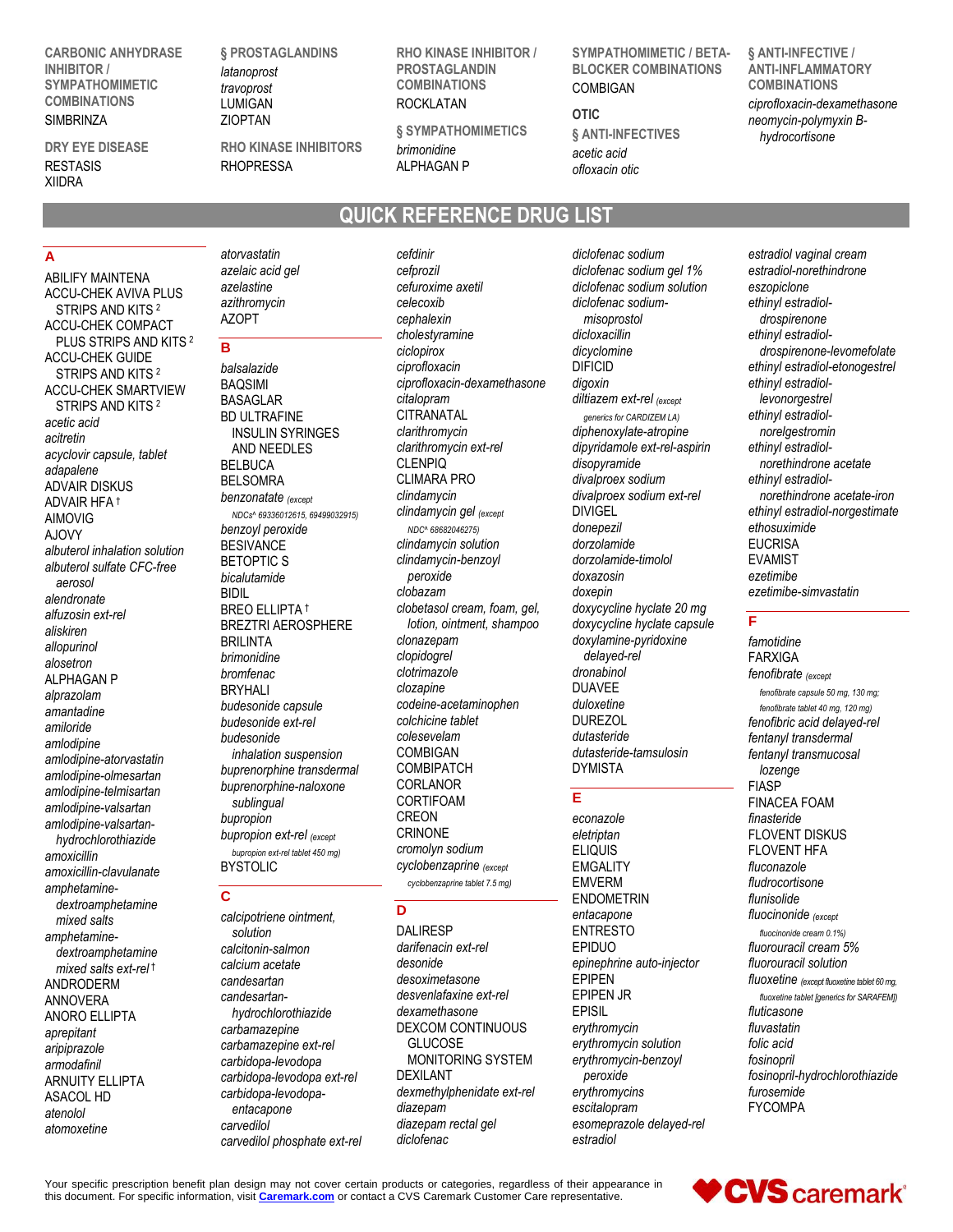# G

gabapentin galantamine galantamine ext-rel gentamicin glimepiride glipizide glipizide ext-rel glipizide-metformin GLUCAGEN HYPOKIT **GLUCAGON EMERGENCY KIT GLYXAMBI GRALISE** granisetron **GRASTEK** guanfacine ext-rel **GVOKE** 

# Ĥ

HUMULIN R U-500 hydrochlorothiazide hvdrocodone ext-rel hydrocodone-acetaminophen hydrocortisone hydrocortisone butyrate cream, ointment, solution hydrocortisone enema hydromorphone hydromorphone ext-rel

# Ï

ibandronate ibuprofen **ILEVRO** imiquimod **IMVEXXY** ipratropium inhalation solution ipratropium-albuterol inhalation solution irbesartan irbesartanhydrochlorothiazide isosorbide dinitrate (except isosorbide dinitrate 40 mg) isosorbide mononitrate itraconazole ivermectin

#### J

**JANUMET JANUMET XR JANUVIA JARDIANCE** 

# $\overline{\mathbf{K}}$

ketoconazole cream 2% ketoconazole shampoo 2% ketorolac

# Ĺ

lactulose solution lamotrigine lamotrigine ext-rel lansoprazole delayed-rel latanoprost

levalbuterol tartrate CFC-free aerosol **LEVEMIR** levetiracetam levetiracetam ext-rel levocarnitine levocetirizine levofloxacin levothyroxine lidocaine patch lidocaine-prilocaine linezolid **LINZESS** liothyronine lisinopril lisinopril-hydrochlorothiazide LO LOESTRIN FE **LOKELMA** loperamide lorazepam losartan losartan-hydrochlorothiazide loteprednol lovastatin **LUMIGAN** 

LATUDA

# M

meclizine medroxyprogesterone megestrol acetate meloxicam memantine mesalamine delayed-rel (except mesalamine delayed-rel tablet 800 mg) mesalamine ext-rel mesalamine suppository mesalamine suspension metformin metformin ext-rel (except generics for FORTAMET and GLUMETZA) methadone methoxsalen methylphenidate methylphenidate ext-rel<sup>t</sup> methylprednisolone metoclopramide metolazone metoprolol succinate ext-rel metoprolol tartrate metronidazole minocycline mirtazapine **MITIGARE** modafinil mometasone montelukast morphine morphine ext-rel morphine suppository **MOVANTIK** moxifloxacin **MULTAQ** mupirocin ointment **MUSE MYDAYIS MYRBETRIQ** 

# N

nadolol **NAFTIN** naloxone injection **NAMZARIC** naproxen (except naproxen CR or naproxen suspension) naratriptan NARCAN NASAL SPRAY nateglinide **NATESTO NAYZILAM** neomycin-polymyxin Bbacitracin-hydrocortisone neomycin-polymyxin Bdexamethasone neomycin-polymyxin Bhydrocortisone **NEUPRO NEXLETOL NEXLIZET** niacin ext-rel nifedipine ext-rel nitrofurantoin (except NDC^ 70408023932) nitroglycerin lingual spray nitroglycerin sublingual NOVOLIN 70/30 **NOVOLIN N NOVOLIN R NOVOLOG** NOVOLOG MIX 70/30 **NUCYNTA NUCYNTA ER NUEDEXTA** NURTEC ODT nystatin

# $\Omega$

ofloxacin ofloxacin otic olanzapine olmesartan olmesartan-amlodipinehydrochlorothiazide olmesartanhydrochlorothiazide olopatadine omega-3 acid ethyl esters omeprazole delayed-rel OMNIPOD DASH INSULIN **INFUSION PUMP OMNIPOD INSULIN INFUSION PUMP** ondansetron **ONETOUCH ULTRA** STRIPS AND KITS<sup>2</sup> ONETOUCH VERIO STRIPS AND KITS<sup>2</sup> **ONEXTON ONZETRA XSAIL ORACEA ORIAHNN ORILISSA** oseltamivir oxazepam oxcarbazepine **OXTELLAR XR** 

oxybutynin oxybutynin ext-rel oxycodone oxycodone-acetaminophen **OZEMPIC** 

#### $\overline{\mathsf{P}}$

pantoprazole delayed-rel tablet paroxetine HCI paroxetine HCI ext-rel peg 3350-electrolytes penicillamine capsule penicillin VK **PENTASA** PERFOROMIST **PERSERIS** phenobarbital phenytoin phenytoin sodium extended PHOSLYRA **PICATO** pimecrolimus pindolol pioglitazone pioglitazone-glimepiride pioglitazone-metformin potassium chloride liquid pramipexole pramipexole ext-rel prasugrel pravastatin prednisolone acetate 1% prednisolone solution prednisone pregabalin PREMPHASE **PREMPRO** prenatal vitamins primidone probenecid prochlorperazine PROCTOFOAM-HC progesterone, micronized PROLENSA promethazine propranolol propranolol ext-rel PULMICORT FLEXHALER **PYLERA** pyrimethamine

#### $\Omega$

**QSYMIA** quetiapine quetiapine ext-rel quinapril quinapril-hydrochlorothiazide OVAR REDIHALER

#### $\overline{R}$

**RAGWITEK** raloxifene ramelteon ramipril ranolazine ext-rel rasagiline **RELENZA** 

repaglinide **RESTASIS REYVOW RHOPRESSA** risedronate risperidone rivastiamine rivastigmine transdermal rizatriptan **ROCKLATAN** ropinirole ropinirole ext-rel rosuvastatin rufinamide **RYBELSUS** 

# S

SANCUSO **SAXENDA** scopolamine transdermal selegiline selenium sulfide lotion 2.5% **SFREVENT** sertraline sevelamer carbonate sildenafil silodosin **SIMBRINZA** simvastatin solifenacin **SOLIQUA SOOLANTRA** sotalol **SPIRIVA** spironolactonehydrochlorothiazide STIOLTO RESPIMAT STRIVERDI RESPIMAT **SUBSYS** sucralfate tablet sulfacetamide sulfamethoxazoletrimethoprim sulfasalazine sulfasalazine delayed-rel sumatriptan **SUNOSI SUPRAX SYMBICORT SYMJEPI SYMLINPEN SYMPROIC** SYNJARDY SYNJARDY XR SYNTHROID

# $\mathbf \tau$

tacrolimus tadalafil tamsulosin **TEKTURNA HCT** telmisartan telmisartanhydrochlorothiazide terazosin terbinafine tablet testosterone gel (except authorized generics for TESTIM and VOGELXO)

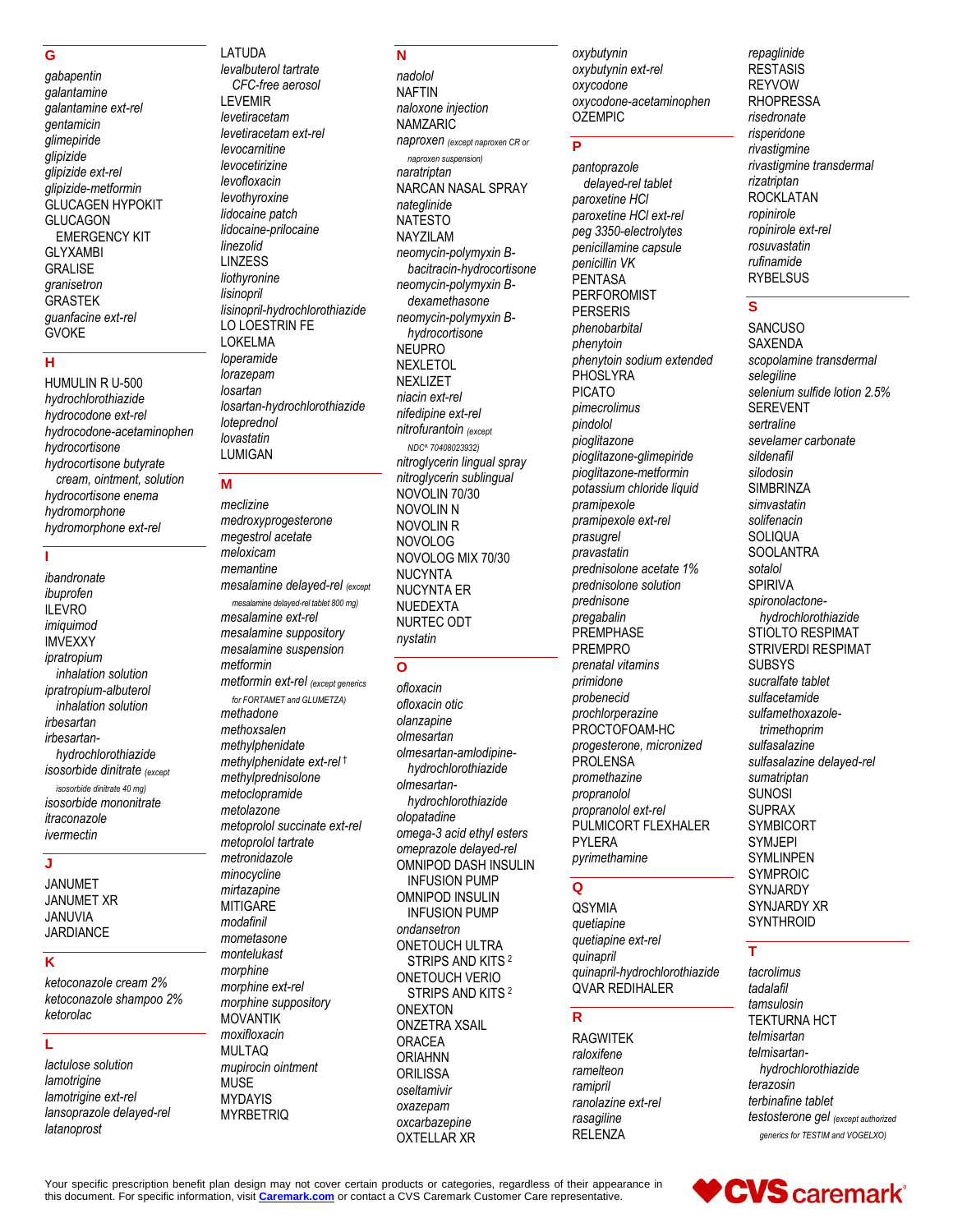testosterone solution tetracycline tiagabine timolol maleate solution TOBRADEX OINTMENT tobramycin tobramycin-dexamethasone **TOLAK** tolterodine tolterodine ext-rel topiramate torsemide **TOUJEO TOVIAZ** tramadol (except NDC^ 52817019610) tramadol ext-rel tablet travoprost trazodone **TRELEGY ELLIPTA** 

**TRESIBA** tretinoin triamcinolone cream, lotion, **ointment** (except triamcinolone ointment 0.05%) triamterene triamterenehydrochlorothiazide trientine trifluridine **TRIJARDY XR** trimethobenzamide **TRINTELLIX TROKENDI XR** trospium trospium ext-rel **TRULICITY** 

 $\mathbf{U}$ **UBRELVY** 

# $\overline{\mathsf{v}}$

VAGIFEM valacyclovir valganciclovir valproic acid valsartan valsartan-hydrochlorothiazide VALTOCO vancomycin capsule **VASCEPA VELPHORO VELTASSA** venlafaxine venlafaxine ext-rel capsule verapamil ext-rel

**PREFERRED OPTIONS LIST** 

#### V-GO INSULIN **INFUSION PUMP VIBERZI VICTOZA VIMPAT VIOKACE VISTOGARD VRAYLAR VYVANSE**

# W

warfarin

# $\mathbf{x}$

**XARELTO XCOPRI** XIFAXAN 550 MG XIGDUO XR **XIIDRA** 

#### **XTAMPZA ER XULTOPHY**

# $\overline{\mathbf{v}}$

**YUPELRI** 

# $\overline{z}$

zafirlukast ZEMBRACE SYMTOUCH **ZENPEP ZIOPTAN** ziprasidone zolmitriptan zolpidem zolpidem ext-rel ZOMIG NASAL SPRAY zonisamide ZUBSOLV **ZYCLARA** 

| <b>DRUG NAME(S)</b>                             | <b>PREFERRED OPTION(S)*</b>                                                                                                                                                                               | <b>DRUG NAME(S)</b>        | <b>PREFERRED OPTION(S)*</b>                                                                                                                                     |
|-------------------------------------------------|-----------------------------------------------------------------------------------------------------------------------------------------------------------------------------------------------------------|----------------------------|-----------------------------------------------------------------------------------------------------------------------------------------------------------------|
| <b>ABILIFY</b>                                  | aripiprazole, clozapine, olanzapine,<br>quetiapine, quetiapine ext-rel, risperidone,<br>ziprasidone, LATUDA, VRAYLAR                                                                                      | AMITIZA                    | LINZESS, MOVANTIK, SYMPROIC                                                                                                                                     |
|                                                 |                                                                                                                                                                                                           | <b>AMRIX</b>               | cyclobenzaprine<br>(except cyclobenzaprine tablet 7.5 mg)                                                                                                       |
| <b>ACANYA</b>                                   | adapalene, benzoyl peroxide,<br>clindamycin gel (except NDC^ 68682046275),<br>clindamycin solution, clindamycin-<br>benzoyl peroxide, erythromycin solution,<br>erythromycin-benzoyl peroxide, tretinoin, | ANDROGEL                   | testosterone gel (except authorized generics<br>for TESTIM and VOGELXO),<br>testosterone solution, ANDRODERM,<br><b>NATESTO</b>                                 |
|                                                 | EPIDUO, ONEXTON                                                                                                                                                                                           | ANGELIQ                    | estradiol-norethindrone, PREMPHASE,                                                                                                                             |
| ACIPHEX, ACIPHEX SPRINKLE                       | esomeprazole delayed-rel, lansoprazole<br>delayed-rel, omeprazole delayed-rel,<br>pantoprazole delayed-rel tablet, DEXILANT                                                                               | ANTARA                     | <b>PREMPRO</b><br>fenofibrate (except fenofibrate capsule 50 mg<br>130 mg; fenofibrate tablet 40 mg, 120 mg),                                                   |
| <b>ACTICLATE</b>                                | doxycycline hyclate 20 mg, doxycycline                                                                                                                                                                    |                            | fenofibric acid delayed-rel                                                                                                                                     |
|                                                 | hyclate capsule, minocycline, tetracycline                                                                                                                                                                | <b>APEXICON E</b>          | desoximetasone (except<br>desoximetasone ointment 0.05%).                                                                                                       |
| Activite<br><b>ACTOS</b>                        | folic acid<br>pioglitazone                                                                                                                                                                                |                            | fluocinonide (except fluocinonide cream 0.1%),<br><b>BRYHALI</b>                                                                                                |
| <b>ACUVAIL</b>                                  | bromfenac, diclofenac, ketorolac, ILEVRO,                                                                                                                                                                 | <b>APIDRA</b>              | FIASP, NOVOLOG                                                                                                                                                  |
|                                                 | <b>PROLENSA</b>                                                                                                                                                                                           | <b>APTENSIO XR</b>         | amphetamine-                                                                                                                                                    |
| acyclovir cream                                 | acyclovir capsule, acyclovir tablet,<br>valacyclovir                                                                                                                                                      |                            | dextroamphetamine mixed salts ext-rel +,<br>dexmethylphenidate ext-rel,<br>methylphenidate ext-rel +, MYDAYIS,                                                  |
| <b>ADDERALL</b>                                 | amphetamine-dextroamphetamine mixed salts,<br>methylphenidate                                                                                                                                             |                            | <b>VYVANSE</b>                                                                                                                                                  |
| ADZENYS ER, ADZENYS XR-ODT                      | amphetamine-                                                                                                                                                                                              | <b>ARMOUR THYROID</b>      | levothyroxine, liothyronine, SYNTHROID                                                                                                                          |
|                                                 | dextroamphetamine mixed salts ext-rel +,<br>dexmethylphenidate ext-rel.<br>methylphenidate ext-rel +, MYDAYIS,<br><b>VYVANSE</b>                                                                          | <b>ARTHROTEC</b>           | celecoxib; diclofenac sodium, ibuprofen,<br>meloxicam or naproxen (except naproxen CR<br>or naproxen suspension) WITH<br>esomeprazole delayed-rel, lansoprazole |
| <b>ALCORTIN A</b>                               | desonide, hydrocortisone                                                                                                                                                                                  |                            | delayed-rel, omeprazole delayed-rel,<br>pantoprazole delayed-rel tablet or DEXILANT                                                                             |
| ALEVICYN GEL, ALEVICYN SG,<br>ALEVICYN SOLUTION | desonide, hydrocortisone                                                                                                                                                                                  | ASCENSIA STRIPS AND KITS 4 | ACCU-CHEK AVIVA PLUS STRIPS AND KITS <sup>2</sup><br>ACCU-CHEK COMPACT PLUS STRIPS AND KITS?                                                                    |
| ALLISON MEDICAL INSULIN SYRINGES 3              | <b>BD ULTRAFINE INSULIN SYRINGES</b>                                                                                                                                                                      |                            | ACCU-CHEK GUIDE STRIPS AND KITS 2,<br>ACCU-CHEK SMARTVIEW STRIPS AND KITS 2.                                                                                    |
| ALORA                                           | estradiol, DIVIGEL, EVAMIST                                                                                                                                                                               |                            | ONETOUCH ULTRA STRIPS AND KITS <sup>2</sup> ,                                                                                                                   |
| ALREX                                           | azelastine, cromolyn sodium, olopatadine                                                                                                                                                                  |                            | ONETOUCH VERIO STRIPS AND KITS 2                                                                                                                                |
| <b>ALTOPREV</b>                                 | atorvastatin, ezetimibe-simvastatin,<br>fluvastatin, lovastatin, pravastatin,<br>rosuvastatin, simvastatin                                                                                                | ASMANEX, ASMANEX HFA       | ARNUITY ELLIPTA, FLOVENT DISKUS,<br>FLOVENT HFA, PULMICORT FLEXHALER,<br><b>QVAR REDIHALER</b>                                                                  |
| <b>ALVESCO</b>                                  | ARNUITY ELLIPTA, FLOVENT DISKUS,<br>FLOVENT HFA, PULMICORT FLEXHALER,<br>OVAR REDIHALER                                                                                                                   |                            |                                                                                                                                                                 |



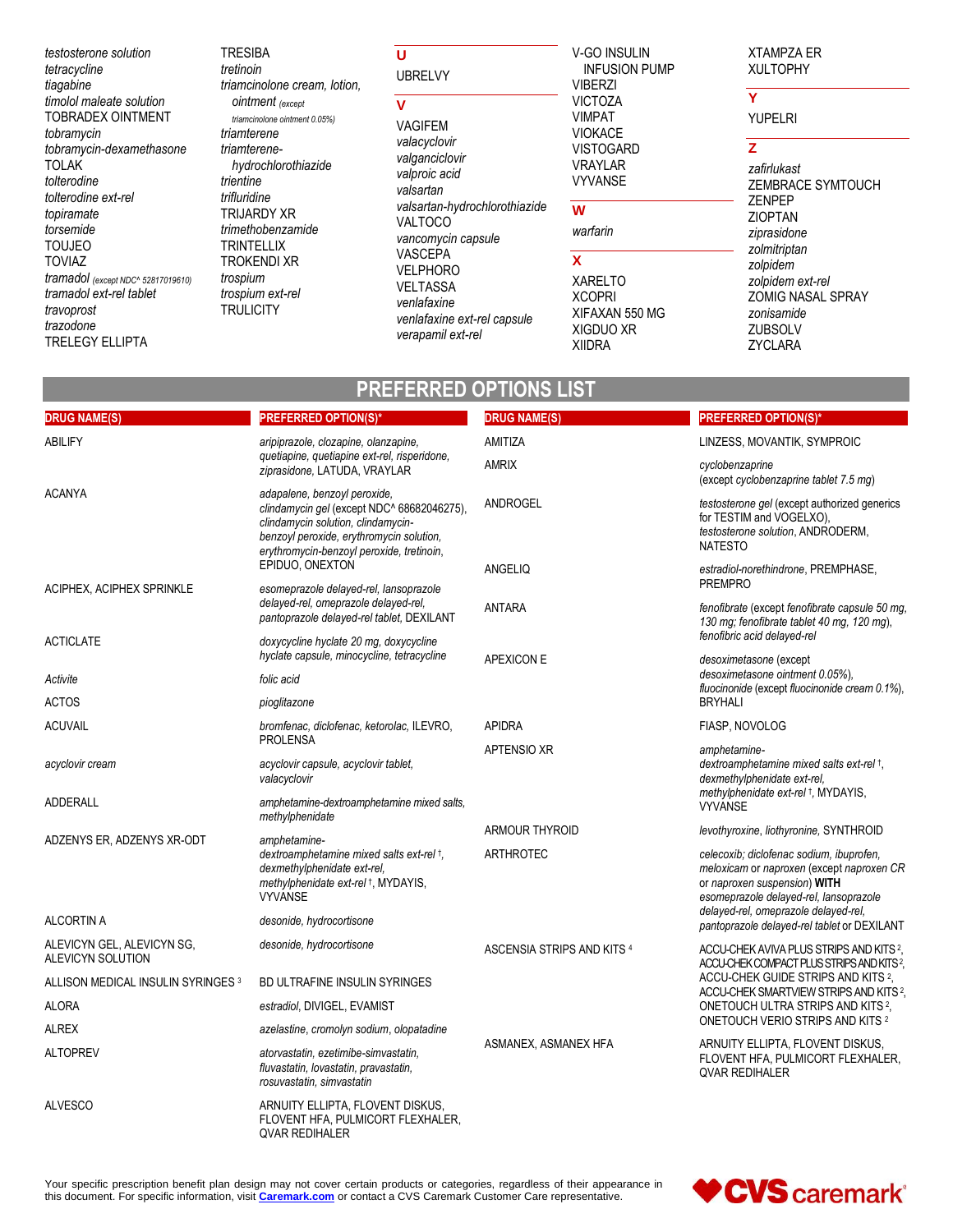| <b>DRUG NAME(S)</b>                                     | <b>PREFERRED OPTION(S)*</b>                                                                                                                                                                                                                                                         | <b>DRUG NAME(S)</b>                                                                                                     | <b>PREFERRED OPTION(S)*</b>                                                                                                                                                                                                                                                                  |
|---------------------------------------------------------|-------------------------------------------------------------------------------------------------------------------------------------------------------------------------------------------------------------------------------------------------------------------------------------|-------------------------------------------------------------------------------------------------------------------------|----------------------------------------------------------------------------------------------------------------------------------------------------------------------------------------------------------------------------------------------------------------------------------------------|
| ATACAND, ATACAND HCT                                    | candesartan, candesartan-hydrochlorothiazide,<br>irbesartan, irbesartan-hydrochlorothiazide,<br>losartan, losartan-hydrochlorothiazide,<br>olmesartan, olmesartan-hydrochlorothiazide,<br>telmisartan, telmisartan-hydrochlorothiazide,<br>valsartan, valsartan-hydrochlorothiazide | BREEZE 2 STRIPS AND KITS 4                                                                                              | ACCU-CHEK AVIVA PLUS STRIPS AND KITS 2,<br>ACCU-CHEK COMPACT PLUS STRIPS AND KITS <sup>2</sup> ,<br>ACCU-CHEK GUIDE STRIPS AND KITS 2,<br>ACCU-CHEK SMARTVIEW STRIPS AND KITS <sup>2</sup> ,<br>ONETOUCH ULTRA STRIPS AND KITS <sup>2</sup> ,<br>ONETOUCH VERIO STRIPS AND KITS <sup>2</sup> |
| ATIVAN                                                  | alprazolam, clonazepam, diazepam,<br>lorazepam, oxazepam                                                                                                                                                                                                                            | <b>BROMSITE</b>                                                                                                         | bromfenac, diclofenac, ketorolac, ILEVRO,<br><b>PROLENSA</b>                                                                                                                                                                                                                                 |
| <b>ATOPADERM</b>                                        | desonide, hydrocortisone                                                                                                                                                                                                                                                            | Bupap                                                                                                                   | diclofenac sodium, ibuprofen,                                                                                                                                                                                                                                                                |
| ATROVENT HFA                                            | <i>ipratropium inhalation solution</i> , SPIRIVA,<br><b>YUPELRI</b>                                                                                                                                                                                                                 |                                                                                                                         | naproxen (except naproxen CR or<br>naproxen suspension)                                                                                                                                                                                                                                      |
| <b>AVENOVA</b>                                          | Consult doctor                                                                                                                                                                                                                                                                      | bupropion ext-rel tablet 450 mg                                                                                         | bupropion, bupropion ext-rel<br>(except bupropion ext-rel tablet 450 mg)                                                                                                                                                                                                                     |
| <b>AZASITE</b>                                          | ciprofloxacin, erythromycin, gentamicin,<br>levofloxacin, moxifloxacin, ofloxacin,<br>sulfacetamide, tobramycin, BESIVANCE                                                                                                                                                          | butalbital-acetaminophen tablet 50-300 mg,<br>BUTALBITAL-ACETAMINOPHEN<br>(NDC^ 69499034230 only)                       | diclofenac sodium, ibuprofen,<br>naproxen (except naproxen CR or<br>naproxen suspension)                                                                                                                                                                                                     |
| <b>AZELEX</b>                                           | adapalene, benzoyl peroxide,<br>clindamycin gel (except NDC^ 68682046275),<br>clindamycin solution, clindamycin-<br>benzoyl peroxide, erythromycin solution,                                                                                                                        | butalbital-acetaminophen-caffeine capsule                                                                               | diclofenac sodium, ibuprofen,<br>naproxen (except naproxen CR or<br>naproxen suspension)                                                                                                                                                                                                     |
|                                                         | erythromycin-benzoyl peroxide, tretinoin,                                                                                                                                                                                                                                           | <b>BUTRANS</b>                                                                                                          | buprenorphine transdermal, BELBUCA                                                                                                                                                                                                                                                           |
| AZESCO <sup>5</sup>                                     | EPIDUO, ONEXTON<br>prenatal vitamins, CITRANATAL                                                                                                                                                                                                                                    | <b>BYDUREON</b>                                                                                                         | OZEMPIC, RYBELSUS, TRULICITY,<br><b>VICTOZA</b>                                                                                                                                                                                                                                              |
| AZOR                                                    | amlodipine-olmesartan, amlodipine-telmisartan,<br>amlodipine-valsartan                                                                                                                                                                                                              | <b>BYETTA</b>                                                                                                           | OZEMPIC, RYBELSUS, TRULICITY,<br><b>VICTOZA</b>                                                                                                                                                                                                                                              |
| <b>BANZEL SUSPENSION</b>                                | clobazam, lamotrigine, rufinamide,<br>topiramate, TROKENDI XR                                                                                                                                                                                                                       | <b>CAFERGOT</b>                                                                                                         | eletriptan, naratriptan, rizatriptan, sumatriptan,<br>zolmitriptan, NURTEC ODT, ONZETRA XSAIL,                                                                                                                                                                                               |
| <b>BEAU RX</b>                                          | Consult doctor                                                                                                                                                                                                                                                                      |                                                                                                                         | REYVOW, UBRELVY, ZEMBRACE SYMTOUCH,<br><b>ZOMIG NASAL SPRAY</b>                                                                                                                                                                                                                              |
| <b>BECONASE AQ</b>                                      | flunisolide, fluticasone, mometasone,<br><b>DYMISTA</b>                                                                                                                                                                                                                             | calcipotriene cream                                                                                                     | calcipotriene ointment, calcipotriene solution                                                                                                                                                                                                                                               |
| BENICAR, BENICAR HCT                                    | candesartan, candesartan-hydrochlorothiazide,<br>irbesartan, irbesartan-hydrochlorothiazide,<br>losartan, losartan-hydrochlorothiazide,<br>olmesartan, olmesartan-hydrochlorothiazide,<br>telmisartan, telmisartan-hydrochlorothiazide,                                             | calcipotriene-betamethasone                                                                                             | calcipotriene ointment or calcipotriene<br>solution WITH desoximetasone<br>(except desoximetasone ointment 0.05%),<br>fluocinonide (except fluocinonide cream 0.1%)<br>or BRYHALI                                                                                                            |
|                                                         | valsartan, valsartan-hydrochlorothiazide                                                                                                                                                                                                                                            | calcitriol ointment                                                                                                     | calcipotriene ointment, calcipotriene solution                                                                                                                                                                                                                                               |
| <b>BENSAL HP</b>                                        | desonide, hydrocortisone                                                                                                                                                                                                                                                            | CAMBIA                                                                                                                  | diclofenac sodium, ibuprofen,                                                                                                                                                                                                                                                                |
| <b>BENZAC AC</b>                                        | adapalene, benzoyl peroxide,<br>clindamycin gel (except NDC^ 68682046275),<br>clindamycin solution, clindamycin-<br>benzoyl peroxide, erythromycin solution,<br>erythromycin-benzoyl peroxide, tretinoin,<br>EPIDUO, ONEXTON                                                        |                                                                                                                         | naproxen (except naproxen CR or<br>naproxen suspension)                                                                                                                                                                                                                                      |
|                                                         |                                                                                                                                                                                                                                                                                     | CARAC                                                                                                                   | fluorouracil cream 5%, fluorouracil solution,<br>imiquimod, PICATO, TOLAK, ZYCLARA                                                                                                                                                                                                           |
|                                                         |                                                                                                                                                                                                                                                                                     | CARAFATE                                                                                                                | sucralfate tablet                                                                                                                                                                                                                                                                            |
| <b>BENZACLIN</b>                                        | adapalene, benzoyl peroxide,                                                                                                                                                                                                                                                        | CARBINOXAMINE TABLET 6 MG                                                                                               | levocetirizine                                                                                                                                                                                                                                                                               |
|                                                         | clindamycin gel (except NDC^ 68682046275),<br>clindamycin solution, clindamycin-<br>benzoyl peroxide, erythromycin solution,<br>erythromycin-benzoyl peroxide, tretinoin,<br>EPIDUO, ONEXTON                                                                                        | CARDIZEM, CARDIZEM CD,<br><b>CARDIZEM LA</b>                                                                            | diltiazem ext-rel<br>(except generics for CARDIZEM LA)                                                                                                                                                                                                                                       |
|                                                         |                                                                                                                                                                                                                                                                                     | carisoprodol 250 mg                                                                                                     | cyclobenzaprine<br>(except cyclobenzaprine tablet 7.5 mg)                                                                                                                                                                                                                                    |
| benzonatate                                             | benzonatate                                                                                                                                                                                                                                                                         | CARNITOR, CARNITOR SF                                                                                                   | levocarnitine                                                                                                                                                                                                                                                                                |
| (NDCs^ 69336012615, 69499032915 only)<br><b>BEPREVE</b> | (except NDCs^ 69336012615, 69499032915)<br>azelastine, cromolyn sodium, olopatadine                                                                                                                                                                                                 | <b>CELEBREX</b>                                                                                                         | celecoxib, diclofenac sodium, ibuprofen,<br>meloxicam, naproxen (except naproxen CR or                                                                                                                                                                                                       |
| BETAPACE, BETAPACE AF                                   | sotalol                                                                                                                                                                                                                                                                             |                                                                                                                         | naproxen suspension)                                                                                                                                                                                                                                                                         |
| BETIMOL                                                 | timolol maleate solution, BETOPTIC S                                                                                                                                                                                                                                                | chlordiazepoxide-clidinium<br>(NDCs^ 11534019701, 42494040901,                                                          | dicyclomine                                                                                                                                                                                                                                                                                  |
| BEVESPI AEROSPHERE                                      | ANORO ELLIPTA, STIOLTO RESPIMAT                                                                                                                                                                                                                                                     | 51293069601, 51293069610 only)                                                                                          |                                                                                                                                                                                                                                                                                              |
| BEYAZ                                                   | ethinyl estradiol-drospirenone,<br>ethinyl estradiol-drospirenone-levomefolate,<br>ethinyl estradiol-norethindrone acetate,<br>ethinyl estradiol-norethindrone acetate-iron                                                                                                         | chlorzoxazone 375 mg,<br>chlorzoxazone 500 mg (NDC^ 73007001303 only),<br>chlorzoxazone 750 mg,<br>CHLORZOXAZONE 250 MG | cyclobenzaprine<br>(except cyclobenzaprine tablet 7.5 mg)                                                                                                                                                                                                                                    |
| bimatoprost solution 0.03%                              | latanoprost, travoprost, LUMIGAN, ZIOPTAN                                                                                                                                                                                                                                           | <b>CIALIS</b>                                                                                                           | sildenafil, tadalafil                                                                                                                                                                                                                                                                        |
|                                                         |                                                                                                                                                                                                                                                                                     | <b>CICATRACE</b>                                                                                                        | Consult doctor                                                                                                                                                                                                                                                                               |

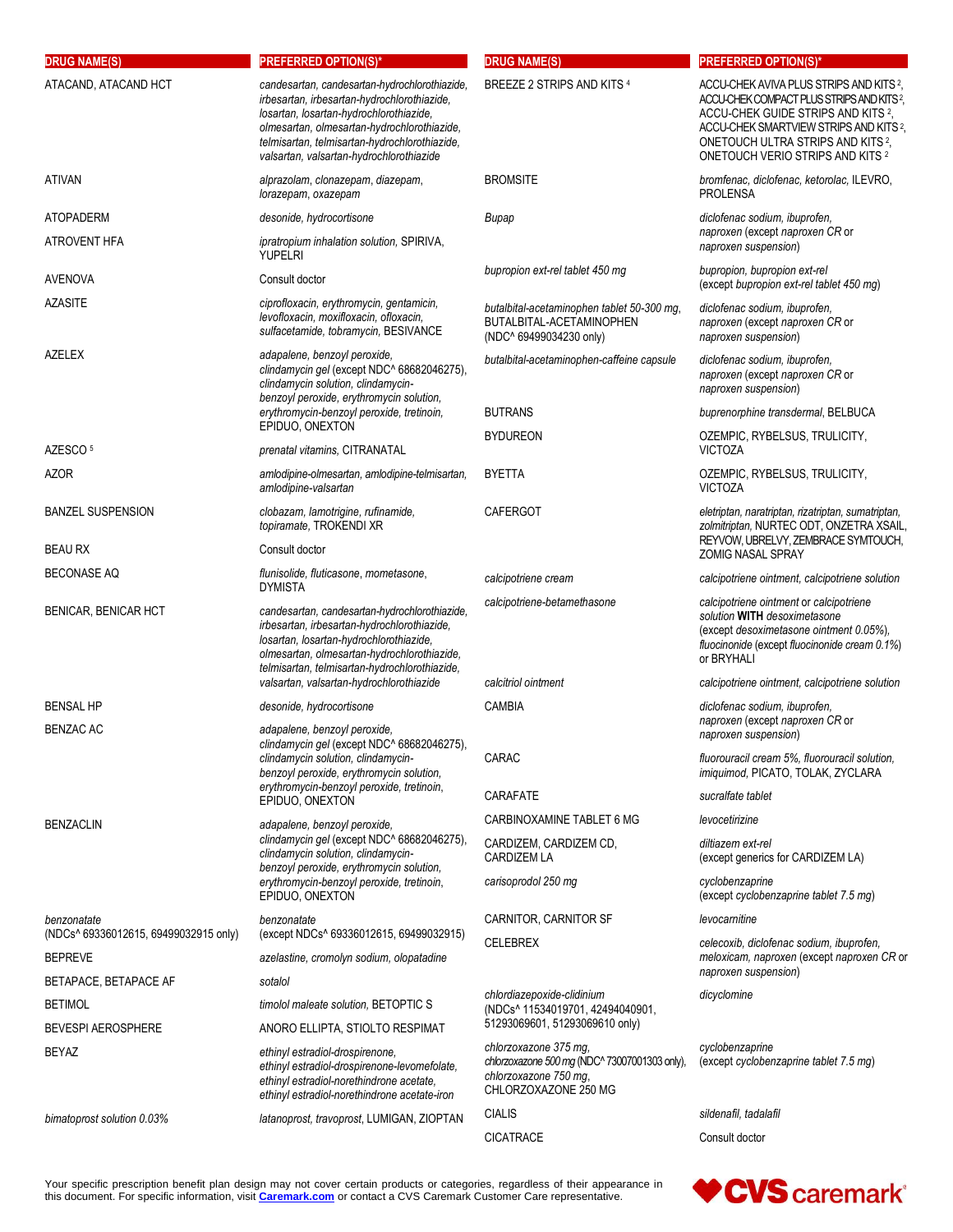| <b>DRUG NAME(S)</b>                     | <b>PREFERRED OPTION(S)*</b>                                                                                                                                                                                                                                                                   | <b>DRUG NAME(S)</b>                                               | <b>PREFERRED OPTION(S)*</b>                                                                                                                                                                                                                          |
|-----------------------------------------|-----------------------------------------------------------------------------------------------------------------------------------------------------------------------------------------------------------------------------------------------------------------------------------------------|-------------------------------------------------------------------|------------------------------------------------------------------------------------------------------------------------------------------------------------------------------------------------------------------------------------------------------|
| CILOXAN                                 | ciprofloxacin, erythromycin, gentamicin,<br>levofloxacin, moxifloxacin, ofloxacin,<br>sulfacetamide, tobramycin, BESIVANCE                                                                                                                                                                    | cyclobenzaprine ext-rel capsule,<br>cyclobenzaprine tablet 7.5 mg | cyclobenzaprine<br>(except cyclobenzaprine tablet 7.5 mg)                                                                                                                                                                                            |
| CIPRO HC                                | ciprofloxacin-dexamethasone, ofloxacin otic                                                                                                                                                                                                                                                   | <b>CYMBALTA</b>                                                   | desvenlafaxine ext-rel, duloxetine,<br>venlafaxine, venlafaxine ext-rel capsule                                                                                                                                                                      |
| <b>CIPRODEX</b>                         | ciprofloxacin-dexamethasone, ofloxacin otic                                                                                                                                                                                                                                                   | <b>CYTOMEL</b>                                                    | levothyroxine, liothyronine, SYNTHROID                                                                                                                                                                                                               |
| <b>CLINDAGEL</b>                        | erythromycin solution                                                                                                                                                                                                                                                                         | <b>DARAPRIM</b>                                                   | pyrimethamine                                                                                                                                                                                                                                        |
| clindamycin gel (NDC^ 68682046275 only) | adapalene, benzoyl peroxide,<br>clindamycin gel (except NDC^ 68682046275),<br>clindamycin solution, clindamycin-<br>benzoyl peroxide, erythromycin solution,<br>erythromycin-benzoyl peroxide, tretinoin,<br>EPIDUO, ONEXTON                                                                  | <b>DAYTRANA</b>                                                   | amphetamine-<br>dextroamphetamine mixed salts ext-rel +,<br>dexmethylphenidate ext-rel,<br>methylphenidate ext-rel +, MYDAYIS,<br><b>VYVANSE</b>                                                                                                     |
| clobetasol spray                        | clobetasol foam                                                                                                                                                                                                                                                                               | <b>DELZICOL</b>                                                   | balsalazide, mesalamine delayed-rel (except<br>mesalamine delayed-rel tablet 800 mg),                                                                                                                                                                |
| <b>CLOBEX SPRAY</b>                     | clobetasol foam                                                                                                                                                                                                                                                                               |                                                                   | mesalamine ext-rel, sulfasalazine,                                                                                                                                                                                                                   |
| clocortolone cream                      | hydrocortisone butyrate cream.                                                                                                                                                                                                                                                                |                                                                   | sulfasalazine delayed-rel, ASACOL HD,<br><b>PENTASA</b>                                                                                                                                                                                              |
| COLAZAL                                 | hydrocortisone butyrate ointment,<br>hydrocortisone butyrate solution.<br>mometasone, triamcinolone cream,<br>triamcinolone lotion, triamcinolone ointment<br>(except triamcinolone ointment 0.05%)<br>balsalazide, mesalamine delayed-rel (except                                            | desoximetasone ointment 0.05%                                     | hydrocortisone butyrate cream,<br>hydrocortisone butyrate ointment,<br>hydrocortisone butyrate solution.<br>mometasone, triamcinolone cream,<br>triamcinolone lotion, triamcinolone ointment<br>(except triamcinolone ointment 0.05%)                |
|                                         | mesalamine delayed-rel tablet 800 mg),<br>mesalamine ext-rel, sulfasalazine,<br>sulfasalazine delayed-rel, ASACOL HD,<br><b>PENTASA</b>                                                                                                                                                       | <b>DETROL LA</b>                                                  | darifenacin ext-rel, oxybutynin ext-rel,<br>solifenacin, tolterodine, tolterodine ext-rel,<br>trospium, trospium ext-rel, MYRBETRIQ,<br><b>TOVIAZ</b>                                                                                                |
| colchicine capsule                      | colchicine tablet, MITIGARE                                                                                                                                                                                                                                                                   | dexchlorpheniramine                                               | levocetirizine                                                                                                                                                                                                                                       |
| <b>COLCRYS</b>                          | colchicine tablet, MITIGARE                                                                                                                                                                                                                                                                   | Dexifol                                                           | folic acid                                                                                                                                                                                                                                           |
| <b>CONSENSI</b>                         | amlodipine WITH celecoxib                                                                                                                                                                                                                                                                     | Diclofex DC (NDC^ 51021037201 only)                               | diclofenac sodium, diclofenac sodium gel 1%,                                                                                                                                                                                                         |
| CONTOUR NEXT STRIPS AND KITS 4          | ACCU-CHEK AVIVA PLUS STRIPS AND KITS <sup>2</sup> ,<br>ACCU-CHEK COMPACT PLUS STRIPS AND KITS <sup>2</sup> ,<br>ACCU-CHEK GUIDE STRIPS AND KITS <sup>2</sup> ,<br>ACCU-CHEK SMARTVIEW STRIPS AND KITS 2,<br>ONETOUCH ULTRA STRIPS AND KITS <sup>2</sup> ,<br>ONETOUCH VERIO STRIPS AND KITS 2 | Diclosaicin                                                       | diclofenac sodium solution, ibuprofen,<br>meloxicam, naproxen (except naproxen CR or<br>naproxen suspension)<br>diclofenac sodium, diclofenac sodium gel 1%,<br>diclofenac sodium solution, ibuprofen,<br>meloxicam, naproxen (except naproxen CR or |
| <b>CONTOUR STRIPS AND KITS 4</b>        | ACCU-CHEK AVIVA PLUS STRIPS AND KITS 2.<br>ACCU-CHEK COMPACT PLUS STRIPS AND KITS?,<br>ACCU-CHEK GUIDE STRIPS AND KITS 2,<br>ACCU-CHEK SMARTVIEW STRIPS AND KITS 2,<br>ONETOUCH ULTRA STRIPS AND KITS <sup>2</sup> ,<br><b>ONETOUCH VERIO STRIPS AND KITS 2</b>                               | <b>DIFFERIN LOTION</b>                                            | naproxen suspension)<br>adapalene, benzoyl peroxide,<br>clindamycin gel (except NDC^ 68682046275),<br>clindamycin solution, clindamycin-<br>benzoyl peroxide, erythromycin solution,<br>erythromycin-benzoyl peroxide, tretinoin,                    |
| <b>CONTRAVE</b>                         | QSYMIA, SAXENDA                                                                                                                                                                                                                                                                               |                                                                   | EPIDUO, ONEXTON                                                                                                                                                                                                                                      |
| <b>CORDRAN OINTMENT</b>                 | hydrocortisone butyrate cream.<br>hydrocortisone butyrate ointment,<br>hydrocortisone butyrate solution,<br>mometasone, triamcinolone cream,<br>triamcinolone lotion, triamcinolone ointment                                                                                                  | diflorasone cream, diflorasone ointment                           | desoximetasone (except<br>desoximetasone ointment 0.05%),<br>fluocinonide (except fluocinonide cream 0.1%),<br><b>BRYHALI</b>                                                                                                                        |
| <b>COREG CR</b>                         | (except triamcinolone ointment 0.05%)<br>atenolol, carvedilol, carvedilol phosphate ext-rel,<br>metoprolol succinate ext-rel,                                                                                                                                                                 | dihydroergotamine spray                                           | eletriptan, naratriptan, rizatriptan, sumatriptan,<br>zolmitriptan, NURTEC ODT, ONZETRA XSAIL,<br>REYVOW, UBRELVY, ZEMBRACE SYMTOUCH,<br><b>ZOMIG NASAL SPRAY</b>                                                                                    |
|                                         | metoprolol tartrate, nadolol, pindolol,<br>propranolol, propranolol ext-rel, BYSTOLIC                                                                                                                                                                                                         | diltiazem ext-rel<br>(generics for CARDIZEM LA only)              | diltiazem ext-rel<br>(except generics for CARDIZEM LA)                                                                                                                                                                                               |
| CoreMino                                | doxycycline hyclate 20 mg, doxycycline<br>hyclate capsule, minocycline, tetracycline                                                                                                                                                                                                          | DIOVAN, DIOVAN HCT                                                | candesartan, candesartan-hydrochlorothiazide,<br>irbesartan, irbesartan-hydrochlorothiazide,                                                                                                                                                         |
| COZAAR                                  | candesartan, irbesartan, losartan,<br>olmesartan, telmisartan, valsartan                                                                                                                                                                                                                      |                                                                   | losartan, losartan-hydrochlorothiazide,<br>olmesartan, olmesartan-hydrochlorothiazide,<br>telmisartan, telmisartan-hydrochlorothiazide,                                                                                                              |
| <b>CRESEMBA</b>                         | itraconazole                                                                                                                                                                                                                                                                                  |                                                                   | valsartan, valsartan-hydrochlorothiazide                                                                                                                                                                                                             |
| <b>CRESTOR</b>                          | atorvastatin, ezetimibe-simvastatin,<br>fluvastatin, lovastatin, pravastatin,<br>rosuvastatin, simvastatin                                                                                                                                                                                    | Diphen Elixir<br><b>DORAL</b>                                     | levocetirizine<br>doxepin, eszopiclone, ramelteon, zolpidem,                                                                                                                                                                                         |
| <b>CUPRIMINE</b>                        | penicillamine capsule                                                                                                                                                                                                                                                                         |                                                                   | zolpidem ext-rel, BELSOMRA                                                                                                                                                                                                                           |

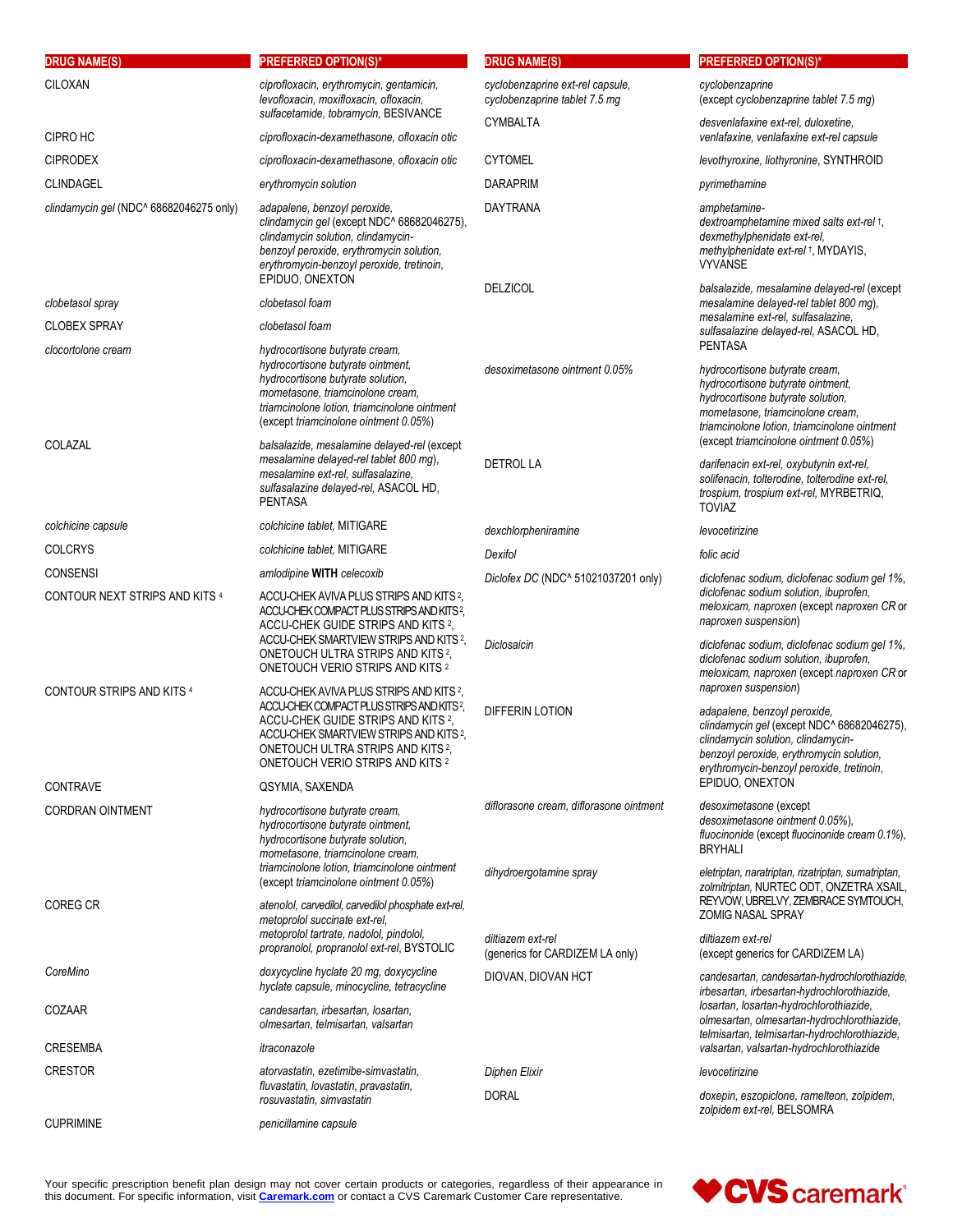| <b>DRUG NAME(S)</b>                                                              | <b>PREFERRED OPTION(S)*</b>                                                                                                                                                                                                                                                         | <b>DRUG NAME(S)</b>                                                    | <b>PREFERRED OPTION(S)*</b>                                                                                                                                                                               |
|----------------------------------------------------------------------------------|-------------------------------------------------------------------------------------------------------------------------------------------------------------------------------------------------------------------------------------------------------------------------------------|------------------------------------------------------------------------|-----------------------------------------------------------------------------------------------------------------------------------------------------------------------------------------------------------|
| DORYX, DORYX MPC                                                                 | doxycycline hyclate 20 mg, doxycycline<br>hyclate capsule, minocycline, tetracycline                                                                                                                                                                                                | <b>FABIOR</b>                                                          | adapalene, benzoyl peroxide,<br>clindamycin gel (except NDC^ 68682046275),<br>clindamycin solution, clindamycin-<br>benzoyl peroxide, erythromycin solution,<br>erythromycin-benzoyl peroxide, tretinoin, |
| doxepin cream                                                                    | desonide, hydrocortisone, pimecrolimus,<br>tacrolimus, EUCRISA                                                                                                                                                                                                                      |                                                                        |                                                                                                                                                                                                           |
| doxycycline hyclate delayed-rel tablet<br>50 mg, 200 mg                          | doxycycline hyclate 20 mg, doxycycline<br>hyclate capsule, minocycline, tetracycline                                                                                                                                                                                                | <b>FANAPT</b>                                                          | EPIDUO, ONEXTON<br>aripiprazole, clozapine, olanzapine,                                                                                                                                                   |
| doxycycline hyclate tablet 50 mg<br>(NDC^ 72143021160 only),                     | doxycycline hyclate 20 mg, doxycycline<br>hyclate capsule, minocycline, tetracycline                                                                                                                                                                                                |                                                                        | quetiapine, quetiapine ext-rel, risperidone,<br>ziprasidone, LATUDA, VRAYLAR                                                                                                                              |
| doxycycline hyclate tablet 75 mg,<br>doxycycline hyclate tablet 150 mg           |                                                                                                                                                                                                                                                                                     | <b>FEMRING</b>                                                         | estradiol vaginal cream, IMVEXXY, VAGIFEM                                                                                                                                                                 |
| doxycycline monohydrate capsule 75 mg,<br>doxycycline monohydrate capsule 150 mg | doxycycline hyclate 20 mg, doxycycline<br>hyclate capsule, minocycline, tetracycline                                                                                                                                                                                                | fenofibrate capsule 50 mg, 130 mg;<br>fenofibrate tablet 40 mg, 120 mg | fenofibrate (except fenofibrate capsule 50 mg,<br>130 mg; fenofibrate tablet 40 mg, 120 mg),<br>fenofibric acid delayed-rel                                                                               |
| doxycycline monohydrate delayed-rel capsule                                      | <b>ORACEA</b>                                                                                                                                                                                                                                                                       | FENOGLIDE TABLET 120 MG                                                | fenofibrate (except fenofibrate capsule 50 mg,                                                                                                                                                            |
| <b>DULERA</b>                                                                    | ADVAIR DISKUS, ADVAIR HFA †,<br>BREO ELLIPTA <sup>†</sup> , SYMBICORT                                                                                                                                                                                                               |                                                                        | 130 mg; fenofibrate tablet 40 mg, 120 mg),<br>fenofibric acid delayed-rel                                                                                                                                 |
| <b>DUTOPROL</b>                                                                  | metoprolol succinate ext-rel WITH<br>hydrochlorothiazide                                                                                                                                                                                                                            | fenoprofen, FENOPROFEN CAPSULE                                         | diclofenac sodium, ibuprofen, meloxicam,<br>naproxen (except naproxen CR or<br>naproxen suspension)                                                                                                       |
| <b>DYRENIUM</b>                                                                  | amiloride, triamterene                                                                                                                                                                                                                                                              | FERIVA 21/7                                                            | folic acid                                                                                                                                                                                                |
| EDARBI, EDARBYCLOR                                                               | candesartan, candesartan-hydrochlorothiazide,<br>irbesartan, irbesartan-hydrochlorothiazide,<br>losartan, losartan-hydrochlorothiazide,<br>olmesartan, olmesartan-hydrochlorothiazide,<br>telmisartan, telmisartan-hydrochlorothiazide,<br>valsartan, valsartan-hydrochlorothiazide | <b>FETZIMA</b>                                                         | desvenlafaxine ext-rel, duloxetine,<br>venlafaxine, venlafaxine ext-rel capsule                                                                                                                           |
|                                                                                  |                                                                                                                                                                                                                                                                                     | Fexmid                                                                 | cyclobenzaprine<br>(except cyclobenzaprine tablet 7.5 mg)                                                                                                                                                 |
| <b>EDLUAR</b>                                                                    | doxepin, eszopiclone, ramelteon, zolpidem,<br>zolpidem ext-rel, BELSOMRA                                                                                                                                                                                                            | <b>FINACEA GEL</b>                                                     | azelaic acid gel, metronidazole,<br>FINACEA FOAM, SOOLANTRA                                                                                                                                               |
| E.E.S. GRANULES                                                                  | erythromycins                                                                                                                                                                                                                                                                       | <b>FIORICET CAPSULE</b>                                                | diclofenac sodium, ibuprofen,<br>naproxen (except naproxen CR or                                                                                                                                          |
| EFFEXOR XR                                                                       | desvenlafaxine ext-rel, duloxetine,<br>venlafaxine, venlafaxine ext-rel capsule                                                                                                                                                                                                     | <b>FLAREX</b>                                                          | naproxen suspension)<br>dexamethasone, loteprednol,                                                                                                                                                       |
| <b>ELIDEL</b>                                                                    | pimecrolimus, tacrolimus, EUCRISA                                                                                                                                                                                                                                                   |                                                                        | prednisolone acetate 1%, DUREZOL                                                                                                                                                                          |
| <b>ELMIRON</b>                                                                   | Consult doctor                                                                                                                                                                                                                                                                      | flucytosine capsule 500 mg                                             | fluconazole                                                                                                                                                                                               |
| <b>ENABLEX</b>                                                                   | darifenacin ext-rel, oxybutynin ext-rel,                                                                                                                                                                                                                                            | fluocinonide cream 0.1%                                                | clobetasol cream                                                                                                                                                                                          |
|                                                                                  | solifenacin, tolterodine, tolterodine ext-rel,<br>trospium, trospium ext-rel, MYRBETRIQ,<br><b>TOVIAZ</b>                                                                                                                                                                           | fluorouracil cream 0.5%                                                | fluorouracil cream 5%, fluorouracil solution,<br>imiguimod, PICATO, TOLAK, ZYCLARA                                                                                                                        |
| ENLITE CONTINUOUS GLUCOSE<br><b>MONITORING SYSTEM</b>                            | DEXCOM CONTINUOUS GLUCOSE<br><b>MONITORING SYSTEM</b>                                                                                                                                                                                                                               | <i>fluoxetine tablet (generics for SARAFEM only)</i>                   | fluoxetine (except fluoxetine tablet 60 mg,<br>fluoxetine tablet [generics for SARAFEM]),<br>paroxetine HCI ext-rel, sertraline                                                                           |
| <b>ENTERAGAM</b>                                                                 | alosetron, VIBERZI, XIFAXAN 550 MG                                                                                                                                                                                                                                                  | fluoxetine tablet 60 mg                                                | citalopram, escitalopram, fluoxetine (except                                                                                                                                                              |
| <b>EPICERAM</b>                                                                  | desonide, hydrocortisone                                                                                                                                                                                                                                                            |                                                                        | fluoxetine tablet 60 mg, fluoxetine tablet<br>[generics for SARAFEM]), paroxetine HCI,                                                                                                                    |
| ergotamine-caffeine                                                              | eletriptan, naratriptan, rizatriptan, sumatriptan,<br>zolmitriptan, NURTEC ODT, ONZETRA XSAIL,<br>REYVOW, UBRELVY, ZEMBRACE SYMTOUCH,<br><b>ZOMIG NASAL SPRAY</b>                                                                                                                   | flurandrenolide cream, flurandrenolide lotion                          | paroxetine HCI ext-rel, sertraline, TRINTELLIX<br>desonide, hydrocortisone                                                                                                                                |
|                                                                                  |                                                                                                                                                                                                                                                                                     | flurandrenolide ointment                                               | hydrocortisone butyrate cream,                                                                                                                                                                            |
| <b>ERYPED</b>                                                                    | erythromycins                                                                                                                                                                                                                                                                       |                                                                        | hydrocortisone butyrate ointment,<br>hydrocortisone butyrate solution.                                                                                                                                    |
| estradiol vaginal tablet                                                         | estradiol vaginal cream, IMVEXXY, VAGIFEM                                                                                                                                                                                                                                           |                                                                        | mometasone, triamcinolone cream,                                                                                                                                                                          |
| <b>ESTRING</b>                                                                   | estradiol vaginal cream, IMVEXXY, VAGIFEM                                                                                                                                                                                                                                           |                                                                        | triamcinolone lotion, triamcinolone ointment<br>(except triamcinolone ointment 0.05%)                                                                                                                     |
| <b>EVEKEO</b>                                                                    | amphetamine-dextroamphetamine mixed salts,<br>methylphenidate                                                                                                                                                                                                                       | FML FORTE, FML LIQUIFILM, FML S.O.P.                                   | dexamethasone, loteprednol,<br>prednisolone acetate 1%, DUREZOL                                                                                                                                           |
| EVERSENSE CONTINUOUS GLUCOSE<br>MONITORING SYSTEM                                | DEXCOM CONTINUOUS GLUCOSE<br>MONITORING SYSTEM                                                                                                                                                                                                                                      | <b>FOCALIN XR</b>                                                      | amphetamine-<br>dextroamphetamine mixed salts ext-rel +,                                                                                                                                                  |
| <b>EXFORGE</b>                                                                   | amlodipine-olmesartan, amlodipine-telmisartan,<br>amlodipine-valsartan                                                                                                                                                                                                              |                                                                        | dexmethylphenidate ext-rel,<br>methylphenidate ext-rel +, MYDAYIS,<br><b>VYVANSE</b>                                                                                                                      |
| <b>EXFORGE HCT</b>                                                               | amlodipine-valsartan-hydrochlorothiazide,<br>olmesartan-amlodipine-hydrochlorothiazide                                                                                                                                                                                              | <b>FOLIC-K</b>                                                         | folic acid                                                                                                                                                                                                |
|                                                                                  |                                                                                                                                                                                                                                                                                     | Folvite-D                                                              | folic acid                                                                                                                                                                                                |
|                                                                                  |                                                                                                                                                                                                                                                                                     |                                                                        |                                                                                                                                                                                                           |

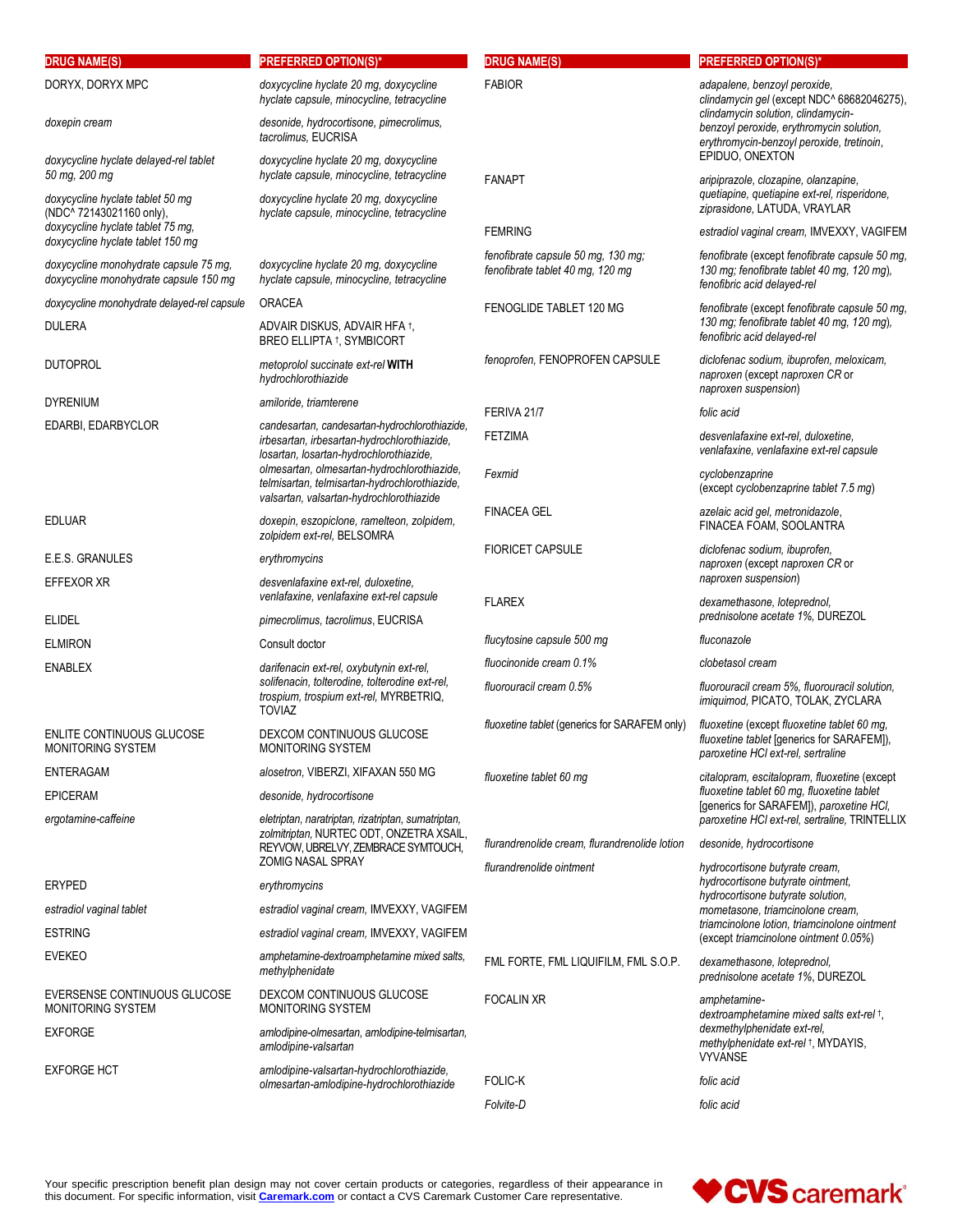| <b>DRUG NAME(S)</b>                                                    | <b>PREFERRED OPTION(S)*</b>                                                                                                                                       | <b>DRUG NAME(S)</b>                              | <b>PREFERRED OPTION(S)*</b>                                                                                                                                |
|------------------------------------------------------------------------|-------------------------------------------------------------------------------------------------------------------------------------------------------------------|--------------------------------------------------|------------------------------------------------------------------------------------------------------------------------------------------------------------|
| <b>FORTAMET</b>                                                        | metformin, metformin ext-rel (except generics<br>for FORTAMET and GLUMETZA)                                                                                       | <b>HYSINGLA ER</b>                               | fentanyl transdermal, hydrocodone ext-rel,<br>hydromorphone ext-rel, methadone,                                                                            |
| <b>FORTESTA</b>                                                        | testosterone gel (except authorized generics<br>for TESTIM and VOGELXO),<br>testosterone solution, ANDRODERM,<br><b>NATESTO</b>                                   |                                                  | morphine ext-rel, NUCYNTA ER,<br><b>XTAMPZA ER</b><br>candesartan-hydrochlorothiazide,<br>irbesartan-hydrochlorothiazide,<br>losartan-hydrochlorothiazide, |
|                                                                        |                                                                                                                                                                   | <b>HYZAAR</b>                                    |                                                                                                                                                            |
| <b>FOSAMAX PLUS D</b>                                                  | alendronate, ibandronate, risedronate                                                                                                                             |                                                  | olmesartan-hydrochlorothiazide,                                                                                                                            |
| <b>FOSRENOL</b>                                                        | calcium acetate, sevelamer carbonate,<br>PHOSLYRA, VELPHORO                                                                                                       |                                                  | telmisartan-hydrochlorothiazide,<br>valsartan-hydrochlorothiazide                                                                                          |
| FOSTEUM, FOSTEUM PLUS                                                  | alendronate, ibandronate, risedronate                                                                                                                             | icosapent ethyl                                  | omega-3 acid ethyl esters, VASCEPA                                                                                                                         |
| FREESTYLE LIBRE CONTINUOUS<br><b>GLUCOSE MONITORING SYSTEM</b>         | DEXCOM CONTINUOUS GLUCOSE<br>MONITORING SYSTEM                                                                                                                    | <b>INCRUSE ELLIPTA</b><br>INDERAL LA, INDERAL XL | SPIRIVA, YUPELRI<br>atenolol, carvedilol, carvedilol phosphate ext-rel,                                                                                    |
| FREESTYLE STRIPS AND KITS 4                                            | ACCU-CHEK AVIVA PLUS STRIPS AND KITS <sup>2</sup> ,<br>ACCU-CHEK COMPACT PLUS STRIPS AND KITS <sup>2</sup> ,<br>ACCU-CHEK GUIDE STRIPS AND KITS <sup>2</sup> ,    |                                                  | metoprolol succinate ext-rel,<br>metoprolol tartrate, nadolol, pindolol,<br>propranolol, propranolol ext-rel, BYSTOLIC                                     |
|                                                                        | ACCU-CHEK SMARTVIEW STRIPS AND KITS 2,<br>ONETOUCH ULTRA STRIPS AND KITS <sup>2</sup> ,<br>ONETOUCH VERIO STRIPS AND KITS 2                                       | <b>INDOCIN</b>                                   | diclofenac sodium, ibuprofen, meloxicam,<br>naproxen (except naproxen CR or<br>naproxen suspension)                                                        |
| <b>FROVA</b>                                                           | eletriptan, naratriptan, rizatriptan, sumatriptan,<br>zolmitriptan, NURTEC ODT, ONZETRA XSAIL,<br>REYVOW, UBRELVY, ZEMBRACE SYMTOUCH,<br><b>ZOMIG NASAL SPRAY</b> | indomethacin capsule 20 mg                       | diclofenac sodium, ibuprofen, meloxicam,<br>naproxen (except naproxen CR or<br>naproxen suspension)                                                        |
| Genicin Vita-S                                                         | folic acid                                                                                                                                                        | Inflammacin                                      | diclofenac sodium, diclofenac sodium gel 1%,                                                                                                               |
| <b>GLUMETZA</b>                                                        | metformin, metformin ext-rel (except generics<br>for FORTAMET and GLUMETZA)                                                                                       |                                                  | diclofenac sodium solution, ibuprofen,<br>meloxicam, naproxen (except naproxen CR or<br>naproxen suspension)                                               |
| <b>GLYCOPYRROLATE TABLET 1.5 MG</b>                                    | dicyclomine                                                                                                                                                       | <b>INNOPRAN XL</b>                               | atenolol, carvedilol, carvedilol phosphate ext-rel,<br>metoprolol succinate ext-rel,                                                                       |
| <b>GOLYTELY</b>                                                        | peg 3350-electrolytes, CLENPIQ                                                                                                                                    |                                                  | metoprolol tartrate, nadolol, pindolol,                                                                                                                    |
| <b>GUARDIAN CONNECT CONTINUOUS</b><br><b>GLUCOSE MONITORING SYSTEM</b> | DEXCOM CONTINUOUS GLUCOSE<br>MONITORING SYSTEM                                                                                                                    | <b>INTRAROSA</b>                                 | propranolol, propranolol ext-rel, BYSTOLIC<br>estradiol vaginal cream, IMVEXXY, VAGIFEM                                                                    |
| <b>GUARDIAN REAL-TIME CONTINUOUS</b>                                   | DEXCOM CONTINUOUS GLUCOSE                                                                                                                                         | <b>INTUNIV</b>                                   | amphetamine-                                                                                                                                               |
| <b>GLUCOSE MONITORING SYSTEM</b>                                       | MONITORING SYSTEM                                                                                                                                                 |                                                  | dextroamphetamine mixed salts ext-rel +,<br>atomoxetine, dexmethylphenidate ext-rel,                                                                       |
| halcinonide cream                                                      | desoximetasone (except<br>desoximetasone ointment 0.05%),<br>fluocinonide (except fluocinonide cream 0.1%),                                                       |                                                  | guanfacine ext-rel, methylphenidate ext-rel +,<br>MYDAYIS, VYVANSE                                                                                         |
|                                                                        | <b>BRYHALI</b>                                                                                                                                                    | <b>INVELTYS</b>                                  | dexamethasone, loteprednol,<br>prednisolone acetate 1%, DUREZOL                                                                                            |
| <b>HORIZANT</b>                                                        | gabapentin, GRALISE                                                                                                                                               | INVOKAMET, INVOKAMET XR                          | SYNJARDY, SYNJARDY XR, XIGDUO XR                                                                                                                           |
| <b>HUMALOG</b>                                                         | FIASP, NOVOLOG                                                                                                                                                    | <b>INVOKANA</b>                                  | FARXIGA, JARDIANCE                                                                                                                                         |
| HUMALOG MIX 50/50                                                      | NOVOLOG MIX 70/30                                                                                                                                                 | isosorbide dinitrate 40 mg                       | isosorbide dinitrate                                                                                                                                       |
| HUMALOG MIX 75/25                                                      | NOVOLOG MIX 70/30                                                                                                                                                 |                                                  | (except isosorbide dinitrate 40 mg),                                                                                                                       |
| HUMULIN 70/30                                                          | NOVOLIN 70/30                                                                                                                                                     |                                                  | isosorbide mononitrate                                                                                                                                     |
| HUMULIN N                                                              | NOVOLIN N                                                                                                                                                         | <b>ISTALOL</b>                                   | timolol maleate solution, BETOPTIC S                                                                                                                       |
| <b>HUMULIN R</b><br>hydrocortisone butyrate lipophilic cream 0.1%      | NOVOLIN R<br>hydrocortisone butyrate cream,                                                                                                                       | JALYN                                            | dutasteride-tamsulosin; dutasteride or<br>finasteride WITH alfuzosin ext-rel, doxazosin,<br>silodosin, tamsulosin or terazosin                             |
|                                                                        | hydrocortisone butyrate ointment,                                                                                                                                 | JENTADUETO, JENTADUETO XR                        | JANUMET, JANUMET XR                                                                                                                                        |
|                                                                        | hydrocortisone butyrate solution,<br>mometasone, triamcinolone cream,                                                                                             | <b>KAMDOY</b>                                    | desonide, hydrocortisone                                                                                                                                   |
|                                                                        | triamcinolone lotion, triamcinolone ointment<br>(except triamcinolone ointment 0.05%)                                                                             | KAZANO                                           | JANUMET, JANUMET XR                                                                                                                                        |
|                                                                        | hydrocortisone butyrate cream,                                                                                                                                    | ketoconazole foam 2%                             | ketoconazole shampoo 2%,                                                                                                                                   |
| hydrocortisone butyrate lotion                                         | hydrocortisone butyrate ointment,<br>hydrocortisone butyrate solution,<br>mometasone, triamcinolone cream,<br>triamcinolone lotion, triamcinolone ointment        |                                                  | selenium sulfide lotion 2.5%                                                                                                                               |
|                                                                        |                                                                                                                                                                   | Ketodan                                          | ketoconazole shampoo 2%,<br>selenium sulfide lotion 2.5%                                                                                                   |
| HylaVite                                                               | (except triamcinolone ointment 0.05%)<br>folic acid                                                                                                               | ketoprofen capsule 25 mg                         | diclofenac sodium, ibuprofen, meloxicam,<br>naproxen (except naproxen CR or                                                                                |
| hyoscyamine sulfate ext-rel                                            | dicyclomine                                                                                                                                                       |                                                  | naproxen suspension)                                                                                                                                       |

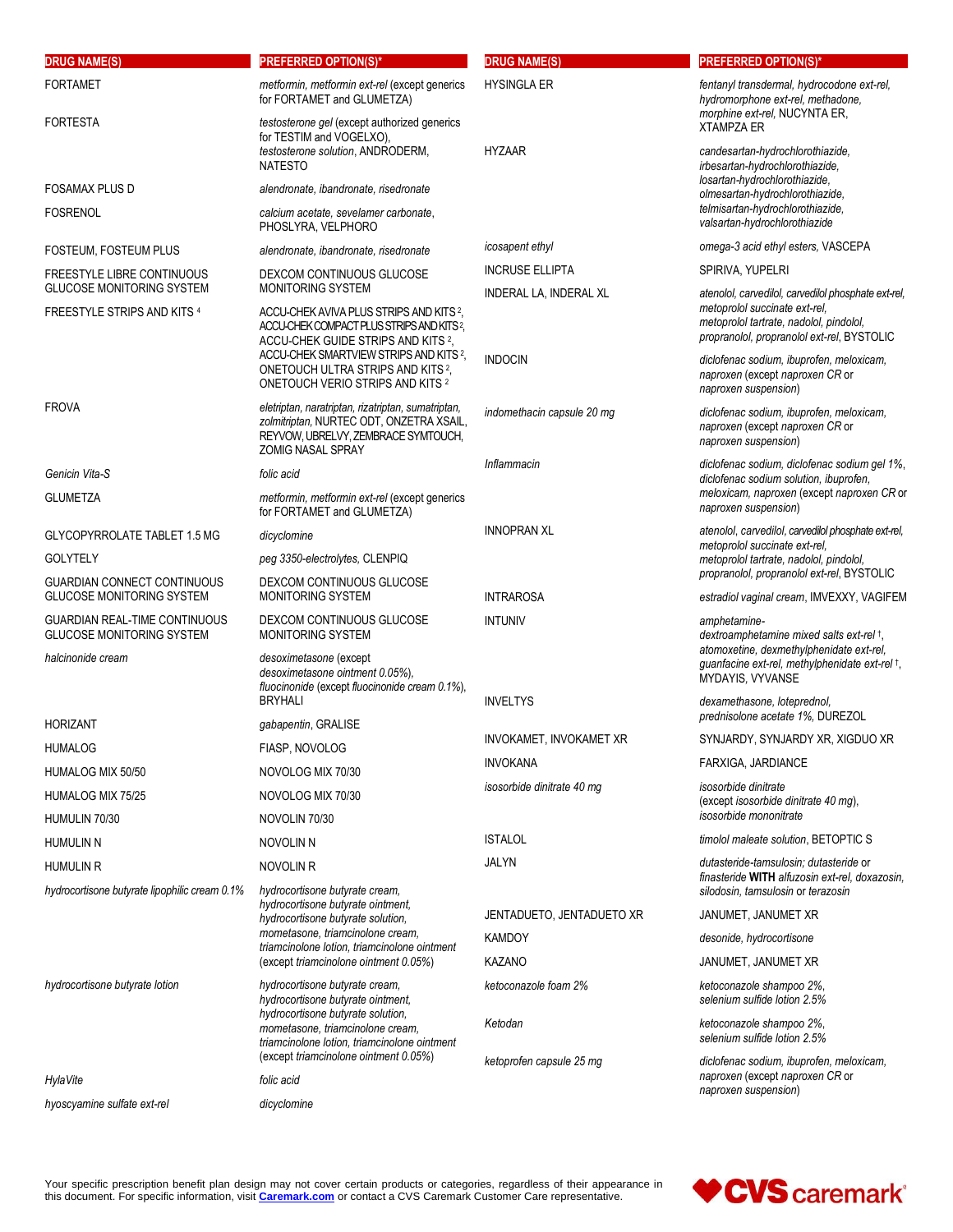| <b>DRUG NAME(S)</b>                                   | <b>PREFERRED OPTION(S)*</b>                                                                                                                                                            | <b>DRUG NAME(S)</b>                                                                                               | <b>PREFERRED OPTION(S)*</b>                                                                                                                                                                                                             |
|-------------------------------------------------------|----------------------------------------------------------------------------------------------------------------------------------------------------------------------------------------|-------------------------------------------------------------------------------------------------------------------|-----------------------------------------------------------------------------------------------------------------------------------------------------------------------------------------------------------------------------------------|
| ketoprofen ext-rel capsule                            | diclofenac sodium, ibuprofen, meloxicam,<br>naproxen (except naproxen CR or<br>naproxen suspension)                                                                                    | MAXALT, MAXALT-MLT                                                                                                | eletriptan, naratriptan, rizatriptan, sumatriptan,<br>zolmitriptan, NURTEC ODT, ONZETRA XSAIL,<br>REYVOW, UBRELVY, ZEMBRACE SYMTOUCH,<br><b>ZOMIG NASAL SPRAY</b>                                                                       |
| KOMBIGLYZE XR                                         | JANUMET, JANUMET XR                                                                                                                                                                    | <b>MAXIDEX</b>                                                                                                    | dexamethasone, loteprednol,                                                                                                                                                                                                             |
| <b>LACRISERT</b>                                      | <b>RESTASIS, XIIDRA</b>                                                                                                                                                                |                                                                                                                   | prednisolone acetate 1%, DUREZOL                                                                                                                                                                                                        |
| Lactojen                                              | Consult doctor                                                                                                                                                                         | mefenamic acid (NDC^ 69336012830 only)                                                                            | diclofenac sodium, ibuprofen, meloxicam,<br>naproxen (except naproxen CR or<br>naproxen suspension)                                                                                                                                     |
| LACTULOSE PAK                                         | lactulose solution                                                                                                                                                                     |                                                                                                                   |                                                                                                                                                                                                                                         |
| <b>LANOXIN TABLET</b><br>(125 MCG and 250 MCG only)   | digoxin                                                                                                                                                                                | <b>MENEST</b>                                                                                                     | estradiol                                                                                                                                                                                                                               |
| lanthanum carbonate                                   | calcium acetate, sevelamer carbonate,<br>PHOSLYRA, VELPHORO                                                                                                                            | <b>MENOSTAR</b><br>mesalamine delayed-rel tablet 800 mg                                                           | estradiol<br>balsalazide, mesalamine delayed-rel (except                                                                                                                                                                                |
| LANTUS <sup>6</sup>                                   | <b>BASAGLAR, LEVEMIR</b>                                                                                                                                                               |                                                                                                                   | mesalamine delayed-rel tablet 800 mg),                                                                                                                                                                                                  |
| LASTACAFT                                             | azelastine, cromolyn sodium, olopatadine                                                                                                                                               |                                                                                                                   | mesalamine ext-rel, sulfasalazine,<br>sulfasalazine delayed-rel, ASACOL HD,                                                                                                                                                             |
| LAZANDA                                               | fentanyl transmucosal lozenge, SUBSYS                                                                                                                                                  |                                                                                                                   | <b>PENTASA</b>                                                                                                                                                                                                                          |
| <b>LESCOL XL</b>                                      | atorvastatin, ezetimibe-simvastatin,<br>fluvastatin, lovastatin, pravastatin,                                                                                                          | metaxalone 400 mg                                                                                                 | cyclobenzaprine (except cyclobenzaprine<br>tablet 7.5 mg)                                                                                                                                                                               |
| levorphanol                                           | rosuvastatin, simvastatin<br>fentanyl transdermal, hydrocodone ext-rel,                                                                                                                | metformin ext-rel<br>(generics for FORTAMET and GLUMETZA only)                                                    | metformin, metformin ext-rel (except generics<br>for FORTAMET and GLUMETZA)                                                                                                                                                             |
|                                                       | hydromorphone ext-rel, methadone,<br>morphine ext-rel, NUCYNTA ER,<br><b>XTAMPZA ER</b>                                                                                                | methocarbamol 500 mg<br>(NDC^ 69036091010 only),<br>methocarbamol 750 mg<br>(NDCs^ 69036093090, 70868090190 only) | cyclobenzaprine<br>(except cyclobenzaprine tablet 7.5 mg)                                                                                                                                                                               |
| LEXAPRO                                               | citalopram, escitalopram, fluoxetine (except<br>fluoxetine tablet 60 mg, fluoxetine tablet<br>[generics for SARAFEM]), paroxetine HCI,                                                 | <b>MIACALCIN INJECTION</b>                                                                                        | alendronate, calcitonin-salmon, ibandronate,<br>risedronate, FORTEO, PROLIA, TYMLOS                                                                                                                                                     |
|                                                       | paroxetine HCI ext-rel, sertraline, TRINTELLIX                                                                                                                                         | MIACALCIN NASAL SPRAY                                                                                             | calcitonin-salmon                                                                                                                                                                                                                       |
| LIALDA                                                | balsalazide, mesalamine delayed-rel (except<br>mesalamine delayed-rel tablet 800 mg),<br>mesalamine ext-rel, sulfasalazine,<br>sulfasalazine delayed-rel, ASACOL HD,<br><b>PENTASA</b> | MICARDIS, MICARDIS HCT                                                                                            | candesartan, candesartan-hydrochlorothiazide,<br>irbesartan, irbesartan-hydrochlorothiazide,<br>losartan, losartan-hydrochlorothiazide,<br>olmesartan, olmesartan-hydrochlorothiazide,<br>telmisartan, telmisartan-hydrochlorothiazide, |
| <b>LIBRAX</b>                                         | dicyclomine                                                                                                                                                                            |                                                                                                                   | valsartan, valsartan-hydrochlorothiazide                                                                                                                                                                                                |
| LIDOCAINE-TETRACAINE CREAM<br>(NDC^ 71800063115 only) | lidocaine-prilocaine                                                                                                                                                                   | Migergot                                                                                                          | eletriptan, naratriptan, rizatriptan, sumatriptan,<br>zolmitriptan, NURTEC ODT, ONZETRA XSAIL,<br>REYVOW, UBRELVY, ZEMBRACE SYMTOUCH,                                                                                                   |
| <b>LIDOTREX</b>                                       | lidocaine-prilocaine                                                                                                                                                                   |                                                                                                                   | <b>ZOMIG NASAL SPRAY</b>                                                                                                                                                                                                                |
| <b>LIPITOR</b>                                        | atorvastatin, ezetimibe-simvastatin,<br>fluvastatin, lovastatin, pravastatin,<br>rosuvastatin, simvastatin                                                                             | <b>MILLIPRED</b>                                                                                                  | dexamethasone, hydrocortisone,<br>methylprednisolone, prednisolone solution,<br>prednisone                                                                                                                                              |
| <b>LITHOSTAT</b>                                      | Consult doctor                                                                                                                                                                         | MINASTRIN 24 FE                                                                                                   | ethinyl estradiol-drospirenone.                                                                                                                                                                                                         |
| LIVALO                                                | atorvastatin, ezetimibe-simvastatin,<br>fluvastatin, lovastatin, pravastatin,<br>rosuvastatin, simvastatin                                                                             |                                                                                                                   | ethinyl estradiol-drospirenone-levomefolate,<br>ethinyl estradiol-norethindrone acetate,<br>ethinyl estradiol-norethindrone acetate-iron                                                                                                |
| Lorid                                                 | folic acid                                                                                                                                                                             | <b>MINIVELLE</b>                                                                                                  | estradiol, DIVIGEL, EVAMIST                                                                                                                                                                                                             |
| Lorzone                                               | cyclobenzaprine<br>(except cyclobenzaprine tablet 7.5 mg)                                                                                                                              | <b>MINOCIN</b>                                                                                                    | doxycycline hyclate 20 mg, doxycycline<br>hyclate capsule, minocycline, tetracycline                                                                                                                                                    |
| LOTEMAX, LOTEMAX SM                                   | dexamethasone, loteprednol,<br>prednisolone acetate 1%, DUREZOL                                                                                                                        | minocycline ext-rel                                                                                               | doxycycline hyclate 20 mg, doxycycline<br>hyclate capsule, minocycline, tetracycline                                                                                                                                                    |
| luliconazole                                          | ciclopirox, clotrimazole, econazole,<br>ketoconazole cream 2%, NAFTIN                                                                                                                  | <b>MIRVASO</b>                                                                                                    | azelaic acid gel, metronidazole,<br>FINACEA FOAM, SOOLANTRA                                                                                                                                                                             |
| LUNESTA                                               | doxepin, eszopiclone, ramelteon, zolpidem,<br>zolpidem ext-rel, BELSOMRA                                                                                                               | Mondoxyne NL capsule 75 mg                                                                                        | doxycycline hyclate 20 mg, doxycycline<br>hyclate capsule, minocycline, tetracycline                                                                                                                                                    |
| <b>LYRICA</b>                                         | duloxetine, pregabalin                                                                                                                                                                 | <b>MOVIPREP</b>                                                                                                   | peg 3350-electrolytes, CLENPIQ                                                                                                                                                                                                          |
| <b>MACRODANTIN</b>                                    | nitrofurantoin (except NDC^ 70408023932)                                                                                                                                               | MultiPro                                                                                                          | Consult doctor                                                                                                                                                                                                                          |
| Matzim LA                                             | diltiazem ext-rel<br>(except generics for CARDIZEM LA)                                                                                                                                 | mupirocin cream                                                                                                   | gentamicin, mupirocin ointment                                                                                                                                                                                                          |
|                                                       |                                                                                                                                                                                        | <b>MYTESI</b>                                                                                                     | diphenoxylate-atropine, loperamide                                                                                                                                                                                                      |

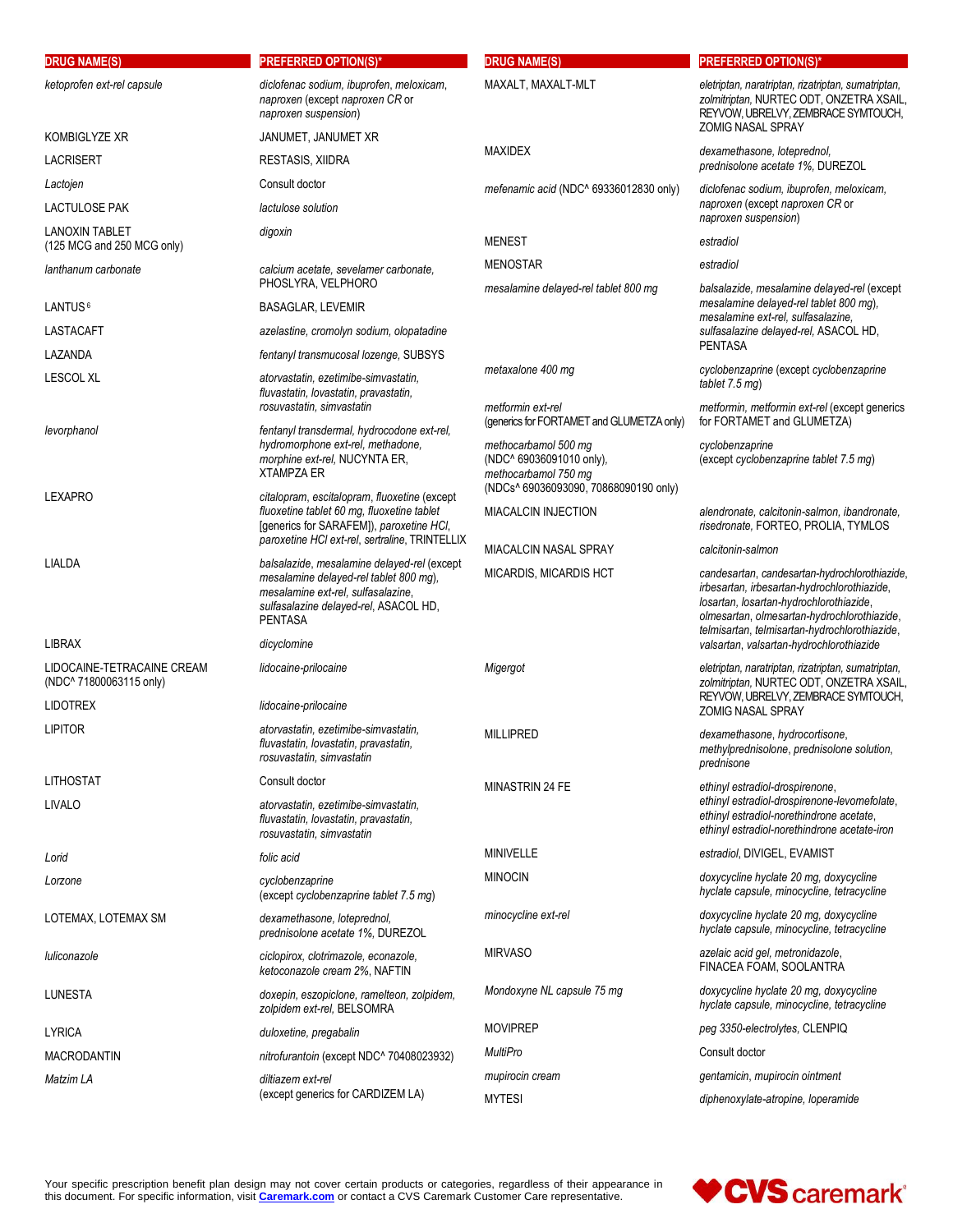| <b>DRUG NAME(S)</b>                    | <b>PREFERRED OPTION(S)*</b>                                                                                                                    | <b>DRUG NAME(S)</b>                   | <b>PREFERRED OPTION(S)*</b>                                                                                                                                  |
|----------------------------------------|------------------------------------------------------------------------------------------------------------------------------------------------|---------------------------------------|--------------------------------------------------------------------------------------------------------------------------------------------------------------|
| <b>NAPRELAN</b>                        | diclofenac sodium, ibuprofen, meloxicam,<br>naproxen (except naproxen CR or<br>naproxen suspension)                                            | NuDiclo SoluPak, NuDiclo TabPak       | diclofenac sodium, diclofenac sodium gel 1%,<br>diclofenac sodium solution, ibuprofen,<br>meloxicam, naproxen (except naproxen CR or<br>naproxen suspension) |
| naproxen-esomeprazole                  | diclofenac sodium, ibuprofen, meloxicam or<br>naproxen (except naproxen CR or naproxen                                                         | <b>NUVARING</b>                       | ethinyl estradiol-etonogestrel, ANNOVERA                                                                                                                     |
|                                        | suspension) WITH esomeprazole delayed-rel,                                                                                                     | <b>NUVIGIL</b>                        | armodafinil, modafinil, SUNOSI                                                                                                                               |
|                                        | lansoprazole delayed-rel, omeprazole<br>delayed-rel, pantoprazole delayed-rel tablet or                                                        | <b>OLEPTRO</b>                        | trazodone                                                                                                                                                    |
|                                        | <b>DEXILANT</b>                                                                                                                                | OLUX-E                                | clobetasol foam                                                                                                                                              |
| naproxen CR                            | diclofenac sodium, ibuprofen, meloxicam,<br>naproxen (except naproxen CR or<br>naproxen suspension)                                            | omeprazole-sodium bicarbonate         | esomeprazole delayed-rel, lansoprazole<br>delayed-rel, omeprazole delayed-rel,<br>pantoprazole delayed-rel tablet, DEXILANT                                  |
| naproxen suspension                    | diclofenac sodium, ibuprofen, meloxicam,<br>naproxen (except naproxen CR or<br>naproxen suspension)                                            | <b>OMNARIS</b>                        | flunisolide, fluticasone, mometasone,<br><b>DYMISTA</b>                                                                                                      |
| NATAZIA                                | ethinyl estradiol-drospirenone,                                                                                                                | <b>OMNIVEX</b>                        | folic acid                                                                                                                                                   |
|                                        | ethinyl estradiol-drospirenone-levomefolate,<br>ethinyl estradiol-levonorgestrel.<br>ethinyl estradiol-norethindrone acetate,                  | <b>ONFI</b>                           | clobazam, lamotrigine, rufinamide,<br>topiramate, TROKENDI XR                                                                                                |
|                                        | ethinyl estradiol-norethindrone acetate-iron.<br>ethinyl estradiol-norgestimate,                                                               | ONGLYZA                               | <b>JANUVIA</b>                                                                                                                                               |
|                                        | LO LOESTRIN FE                                                                                                                                 | orphenadrine-aspirin-caffeine         | cyclobenzaprine<br>(except cyclobenzaprine tablet 7.5 mg)                                                                                                    |
| NATURE-THROID<br>NEO-SYNALAR           | levothyroxine, liothyronine, SYNTHROID<br>desonide or hydrocortisone WITH gentamicin                                                           | Orphengesic Forte                     | cyclobenzaprine<br>(except cyclobenzaprine tablet 7.5 mg)                                                                                                    |
| <b>NESINA</b>                          | JANUVIA                                                                                                                                        | ORTHO D                               | folic acid                                                                                                                                                   |
| <b>NEVANAC</b>                         | bromfenac, diclofenac, ketorolac, ILEVRO,                                                                                                      | ORTHO DF                              | folic acid                                                                                                                                                   |
| <b>NEXIUM</b>                          | <b>PROLENSA</b><br>esomeprazole delayed-rel, lansoprazole<br>delayed-rel, omeprazole delayed-rel,<br>pantoprazole delayed-rel tablet, DEXILANT | Oscimin SR                            | dicyclomine                                                                                                                                                  |
|                                        |                                                                                                                                                | <b>OSENI</b>                          | JANUMET, JANUMET XR; JANUVIA WITH<br>pioglitazone                                                                                                            |
| niacin tablet 500 mg                   | niacin ext-rel                                                                                                                                 | <b>OSMOPREP</b>                       | peg 3350-electrolytes, CLENPIQ                                                                                                                               |
| Niacor                                 | niacin ext-rel                                                                                                                                 | <b>OSPHENA</b>                        | estradiol                                                                                                                                                    |
| <b>NICADAN</b>                         | folic acid                                                                                                                                     | OWEN MUMFORD NEEDLES 3                | <b>BD ULTRAFINE NEEDLES</b>                                                                                                                                  |
| <b>NICAPRIN</b>                        | folic acid                                                                                                                                     | oxiconazole                           | ciclopirox, clotrimazole, econazole,                                                                                                                         |
| NICAZEL, NICAZEL FORTE                 | folic acid                                                                                                                                     | (NDCs^ 00168035830, 51672135902 only) | ketoconazole cream 2%, NAFTIN<br>fentanyl transdermal, hydrocodone ext-rel,<br>hydromorphone ext-rel, methadone,                                             |
| <b>NICOMIDE</b>                        | folic acid                                                                                                                                     | <b>OXYCONTIN</b>                      |                                                                                                                                                              |
| <b>NILANDRON</b>                       | abiraterone, bicalutamide, XTANDI, YONSA                                                                                                       |                                       | <i>morphine ext-rel</i> , NUCYNTA ER,<br><b>XTAMPZA ER</b>                                                                                                   |
| nitrofurantoin (NDC^ 70408023932 only) | nitrofurantoin (except NDC^ 70408023932)                                                                                                       | oxymorphone ext-rel                   | fentanyl transdermal, hydrocodone ext-rel,                                                                                                                   |
| <b>NITROMIST</b>                       | nitroglycerin lingual spray,<br>nitroglycerin sublingual                                                                                       |                                       | hydromorphone ext-rel, methadone,<br>morphine ext-rel, NUCYNTA ER,<br><b>XTAMPZA ER</b>                                                                      |
| Nolix                                  | desonide, hydrocortisone                                                                                                                       | <b>OXYTROL</b>                        | darifenacin ext-rel, oxybutynin ext-rel,<br>solifenacin, tolterodine, tolterodine ext-rel,<br>trospium, trospium ext-rel, MYRBETRIQ,                         |
| NORGESIC FORTE                         | cyclobenzaprine<br>(except cyclobenzaprine tablet 7.5 mg)                                                                                      |                                       |                                                                                                                                                              |
| <b>NORITATE</b>                        | azelaic acid gel, metronidazole,<br>FINACEA FOAM, SOOLANTRA                                                                                    | <b>PANCREAZE</b>                      | <b>TOVIAZ</b><br>CREON, VIOKACE, ZENPEP                                                                                                                      |
| <b>NORPACE</b>                         | disopyramide                                                                                                                                   | pantoprazole delayed-rel suspension   | esomeprazole delayed-rel, lansoprazole                                                                                                                       |
| <b>NORVASC</b>                         | amlodipine                                                                                                                                     |                                       | delayed-rel, omeprazole delayed-rel,<br>pantoprazole delayed-rel tablet, DEXILANT                                                                            |
| <b>NOURIANZ</b>                        | amantadine, entacapone, pramipexole,<br>pramipexole ext-rel, rasagiline, ropinirole,                                                           | paroxetine mesylate capsule 7.5 mg    | paroxetine HCI                                                                                                                                               |
|                                        | ropinirole ext-rel, selegiline, NEUPRO                                                                                                         | PAXIL, PAXIL CR                       | citalopram, escitalopram, fluoxetine (except                                                                                                                 |
| <b>NOVACORT</b>                        | desonide, hydrocortisone                                                                                                                       |                                       | fluoxetine tablet 60 mg, fluoxetine tablet<br>[generics for SARAFEM]), paroxetine HCI,                                                                       |
| NOVO NORDISK NEEDLES 3                 | <b>BD ULTRAFINE NEEDLES</b>                                                                                                                    |                                       | paroxetine HCI ext-rel, sertraline, TRINTELLIX                                                                                                               |
| <b>NOXAFIL</b>                         | fluconazole, itraconazole                                                                                                                      | <b>PENNSAID</b>                       | diclofenac sodium, diclofenac sodium gel 1%,<br>diclofenac sodium solution, ibuprofen,<br>meloxicam, naproxen (except naproxen CR or                         |



*naproxen suspension*)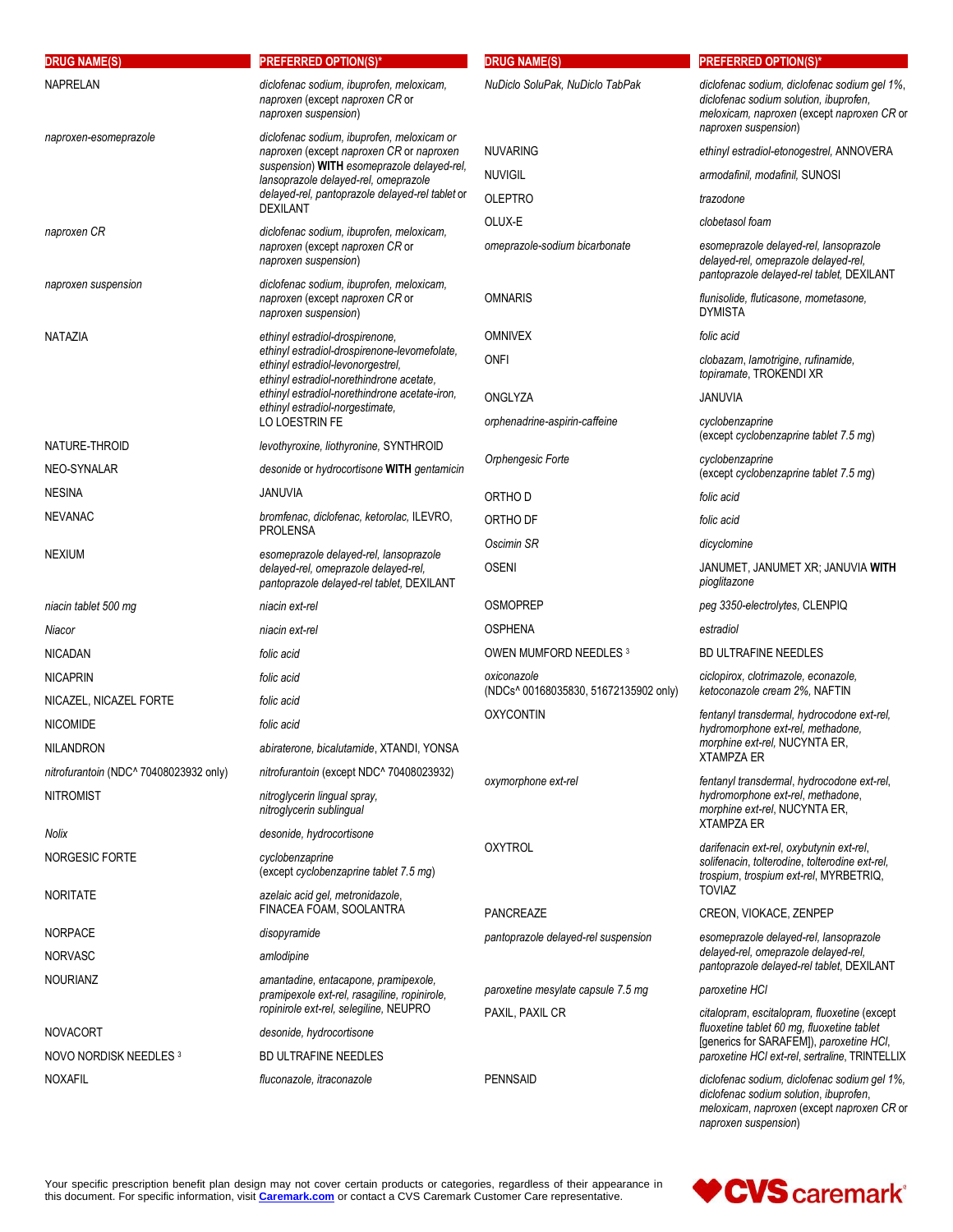| <b>DRUG NAME(S)</b>              | <b>PREFERRED OPTION(S)*</b>                                                                                                                                                              | <b>DRUG NAME(S)</b>   | <b>PREFERRED OPTION(S)*</b>                                                                                                   |
|----------------------------------|------------------------------------------------------------------------------------------------------------------------------------------------------------------------------------------|-----------------------|-------------------------------------------------------------------------------------------------------------------------------|
| <b>PERCOCET</b>                  | hydrocodone-acetaminophen,<br>hydromorphone, morphine,                                                                                                                                   | <b>QNASL</b>          | flunisolide, fluticasone, mometasone,<br><b>DYMISTA</b>                                                                       |
|                                  | oxycodone-acetaminophen, NUCYNTA                                                                                                                                                         | QTERN                 | <b>GLYXAMBI</b>                                                                                                               |
| PERRIGO NEEDLES <sup>3</sup>     | <b>BD ULTRAFINE NEEDLES</b>                                                                                                                                                              | quazepam              | doxepin, eszopiclone, ramelteon, zolpidem,                                                                                    |
| <b>PERTZYE</b>                   | CREON, VIOKACE, ZENPEP                                                                                                                                                                   |                       | zolpidem ext-rel, BELSOMRA                                                                                                    |
| <b>PEXEVA</b>                    | citalopram, escitalopram, fluoxetine (except<br>fluoxetine tablet 60 mg, fluoxetine tablet<br>[generics for SARAFEM]), paroxetine HCI,                                                   | <b>RAPAFLO</b>        | alfuzosin ext-rel, doxazosin, silodosin,<br>tamsulosin, terazosin                                                             |
|                                  | paroxetine HCI ext-rel, sertraline, TRINTELLIX                                                                                                                                           | <b>RAYOS</b>          | dexamethasone, hydrocortisone,<br>methylprednisolone, prednisolone solution,                                                  |
| <b>PLAVIX</b>                    | clopidogrel, prasugrel, BRILINTA                                                                                                                                                         |                       | prednisone                                                                                                                    |
| <b>POLYTOZA</b>                  | Consult doctor                                                                                                                                                                           | <b>RECEDO</b>         | Consult doctor                                                                                                                |
| posaconazole delayed-rel tablet  | fluconazole, itraconazole                                                                                                                                                                | <b>RELION INSULIN</b> | NOVOLIN INSULIN                                                                                                               |
| <b>PRADAXA</b>                   | warfarin, ELIQUIS, XARELTO                                                                                                                                                               | <b>RHEUMATE</b>       | folic acid                                                                                                                    |
| PRECISION XTRA STRIPS AND KITS 4 | ACCU-CHEK AVIVA PLUS STRIPS AND KITS 2,                                                                                                                                                  | <b>RIBOZEL</b>        | folic acid                                                                                                                    |
|                                  | ACCU-CHEK COMPACT PLUS STRIPS AND KITS <sup>2</sup> ,<br>ACCU-CHEK GUIDE STRIPS AND KITS 2,                                                                                              | RIMSO-50              | Consult doctor                                                                                                                |
|                                  | ACCU-CHEK SMARTVIEW STRIPS AND KITS <sup>2</sup> ,                                                                                                                                       | <b>RIOMET</b>         | metformin, metformin ext-rel (except generics                                                                                 |
|                                  | ONETOUCH ULTRA STRIPS AND KITS <sup>2</sup> ,<br>ONETOUCH VERIO STRIPS AND KITS 2                                                                                                        |                       | for FORTAMET and GLUMETZA)                                                                                                    |
| PRED FORTE, PRED MILD            | dexamethasone, loteprednol,<br>prednisolone acetate 1%, DUREZOL                                                                                                                          | <b>ROZEREM</b>        | doxepin, eszopiclone, ramelteon, zolpidem,<br>zolpidem ext-rel, BELSOMRA                                                      |
| <b>PREFEST</b>                   | estradiol-norethindrone, PREMPHASE,                                                                                                                                                      | RyClora               | levocetirizine                                                                                                                |
|                                  | <b>PREMPRO</b>                                                                                                                                                                           | <b>RYTARY</b>         | carbidopa-levodopa, carbidopa-levodopa ext-rel                                                                                |
| <b>PREMARIN</b>                  | estradiol                                                                                                                                                                                | <b>SCARSILK PAD</b>   | Consult doctor                                                                                                                |
| PREMARIN CREAM                   | estradiol vaginal cream, IMVEXXY, VAGIFEM                                                                                                                                                | <b>SEASONIQUE</b>     | ethinyl estradiol-drospirenone,                                                                                               |
| PRENATAL PLUS <sup>5</sup>       | prenatal vitamins, CITRANATAL                                                                                                                                                            |                       | ethinyl estradiol-drospirenone-levomefolate,<br>ethinyl estradiol-levonorgestrel,                                             |
| <b>PREVACID</b>                  | esomeprazole delayed-rel, lansoprazole<br>delayed-rel, omeprazole delayed-rel,                                                                                                           |                       | ethinyl estradiol-norethindrone acetate,<br>ethinyl estradiol-norethindrone acetate-iron                                      |
|                                  | pantoprazole delayed-rel tablet, DEXILANT                                                                                                                                                | SEROQUEL XR           | aripiprazole, clozapine, olanzapine,<br>quetiapine, quetiapine ext-rel, risperidone,                                          |
| <b>PREVIDENT</b>                 | Consult doctor                                                                                                                                                                           |                       | ziprasidone, LATUDA, VRAYLAR                                                                                                  |
| <b>PRILOSEC</b>                  | esomeprazole delayed-rel, lansoprazole<br>delayed-rel, omeprazole delayed-rel,<br>pantoprazole delayed-rel tablet, DEXILANT                                                              | <b>SILENOR</b>        | doxepin, eszopiclone, ramelteon, zolpidem,<br>zolpidem ext-rel, BELSOMRA                                                      |
| <b>PRISTIQ</b>                   | desvenlafaxine ext-rel, duloxetine,                                                                                                                                                      | <b>SIL-K PAD</b>      | Consult doctor                                                                                                                |
|                                  | venlafaxine, venlafaxine ext-rel capsule                                                                                                                                                 | <b>SILIVEX</b>        | Consult doctor                                                                                                                |
| PROAIR HFA, PROAIR RESPICLICK    | albuterol sulfate CFC-free aerosol,<br>levalbuterol tartrate CFC-free aerosol                                                                                                            | <b>SILTREX</b>        | Consult doctor                                                                                                                |
| <b>PRODIGEN</b>                  | Consult doctor                                                                                                                                                                           | <b>SINGULAIR</b>      | montelukast, zafirlukast                                                                                                      |
| <b>PROMETRIUM</b>                |                                                                                                                                                                                          | <b>SORILUX</b>        | calcipotriene ointment, calcipotriene solution                                                                                |
|                                  | medroxyprogesterone; progesterone,<br>micronized                                                                                                                                         | <b>SPRIX</b>          | diclofenac sodium, ibuprofen, meloxicam,                                                                                      |
| <b>PROTONIX</b>                  | esomeprazole delayed-rel, lansoprazole                                                                                                                                                   |                       | naproxen (except naproxen CR or<br>naproxen suspension)                                                                       |
|                                  | delayed-rel, omeprazole delayed-rel,<br>pantoprazole delayed-rel tablet, DEXILANT                                                                                                        | <b>STENDRA</b>        | sildenafil, tadalafil                                                                                                         |
| <b>PROTOPIC</b>                  | pimecrolimus, tacrolimus, EUCRISA                                                                                                                                                        | <b>SUBOXONE</b>       | buprenorphine-naloxone sublingual,                                                                                            |
| <b>PROVAD</b>                    | Consult doctor                                                                                                                                                                           |                       | <b>ZUBSOLV</b>                                                                                                                |
| PROVENTIL HFA                    | albuterol sulfate CFC-free aerosol,                                                                                                                                                      | sucralfate suspension | sucralfate tablet                                                                                                             |
|                                  | levalbuterol tartrate CFC-free aerosol                                                                                                                                                   | sumatriptan-naproxen  | diclofenac sodium, ibuprofen or naproxen                                                                                      |
| <b>PROVIGIL</b>                  | armodafinil, modafinil, SUNOSI                                                                                                                                                           |                       | (except naproxen CR or naproxen suspension)<br>WITH eletriptan, naratriptan, rizatriptan,                                     |
| <b>PROZAC</b>                    | citalopram, escitalopram, fluoxetine (except<br>fluoxetine tablet 60 mg, fluoxetine tablet<br>[generics for SARAFEM]), paroxetine HCI,<br>paroxetine HCI ext-rel, sertraline, TRINTELLIX |                       | sumatriptan, zolmitriptan, NURTEC ODT,<br>ONZETRA XSAIL, REYVOW, UBRELVY,<br>ZEMBRACE SYMTOUCH or<br><b>ZOMIG NASAL SPRAY</b> |
| <b>PSORCON</b>                   | desoximetasone (except<br>desoximetasone ointment 0.05%),<br>fluocinonide (except fluocinonide cream 0.1%),<br><b>BRYHALI</b>                                                            | <b>SUPREP</b>         | peg 3350-electrolytes, CLENPIQ                                                                                                |

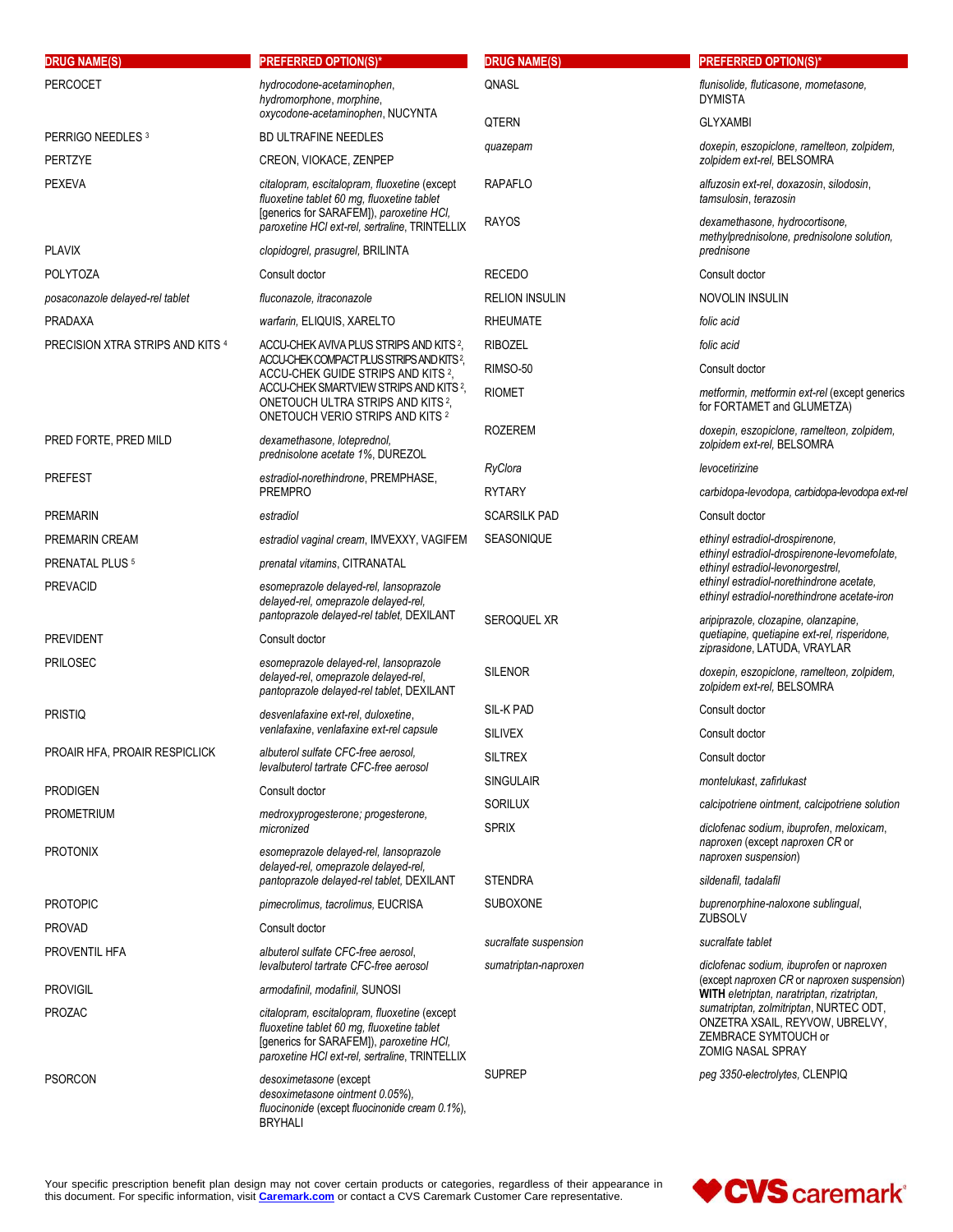| <b>DRUG NAME(S)</b>                                           | <b>PREFERRED OPTION(S)*</b>                                                                                                                                                                                                                                                       | <b>DRUG NAME(S)</b>                    | <b>PREFERRED OPTION(S)*</b>                                                                                                                                                                                                                |
|---------------------------------------------------------------|-----------------------------------------------------------------------------------------------------------------------------------------------------------------------------------------------------------------------------------------------------------------------------------|----------------------------------------|--------------------------------------------------------------------------------------------------------------------------------------------------------------------------------------------------------------------------------------------|
| SURE-TEST STRIPS AND KITS 4                                   | ACCU-CHEK AVIVA PLUS STRIPS AND KITS 2,<br>ACCU-CHEK COMPACT PLUS STRIPS AND KITS <sup>2</sup> ,<br>ACCU-CHEK GUIDE STRIPS AND KITS 2,<br>ACCU-CHEK SMARTVIEW STRIPS AND KITS <sup>2</sup> ,<br>ONETOUCH ULTRA STRIPS AND KITS <sup>2</sup> ,<br>ONETOUCH VERIO STRIPS AND KITS 2 | <b>TREXIMET</b>                        | diclofenac sodium, ibuprofen or naproxen<br>(except naproxen CR or naproxen suspension)<br>WITH eletriptan, naratriptan, rizatriptan,<br>sumatriptan, zolmitriptan, NURTEC ODT,<br>ONZETRA XSAIL, REYVOW, UBRELVY,<br>ZEMBRACE SYMTOUCH or |
| Symax-SR                                                      | dicyclomine                                                                                                                                                                                                                                                                       |                                        | <b>ZOMIG NASAL SPRAY</b>                                                                                                                                                                                                                   |
| <b>SYNERDERM</b>                                              | desonide, hydrocortisone                                                                                                                                                                                                                                                          | triamcinolone aerosol 0.2%             | hydrocortisone butyrate cream,<br>hydrocortisone butyrate ointment,                                                                                                                                                                        |
| <b>SYPRINE</b>                                                | trientine                                                                                                                                                                                                                                                                         |                                        | hydrocortisone butyrate solution,<br>mometasone, triamcinolone cream,                                                                                                                                                                      |
| <b>TALIVA</b>                                                 | folic acid                                                                                                                                                                                                                                                                        |                                        | triamcinolone lotion, triamcinolone ointment                                                                                                                                                                                               |
| <b>TARGADOX</b>                                               | doxycycline hyclate 20 mg, doxycycline<br>hyclate capsule, minocycline, tetracycline                                                                                                                                                                                              | triamcinolone ointment 0.05%           | (except triamcinolone ointment 0.05%)<br>hydrocortisone butyrate cream,                                                                                                                                                                    |
| TAYTULLA                                                      | ethinyl estradiol-drospirenone,<br>ethinyl estradiol-drospirenone-levomefolate,<br>ethinyl estradiol-norethindrone acetate,<br>ethinyl estradiol-norethindrone acetate-iron                                                                                                       |                                        | hydrocortisone butyrate ointment,<br>hydrocortisone butyrate solution,<br>mometasone, triamcinolone cream,<br>triamcinolone lotion, triamcinolone ointment<br>(except triamcinolone ointment 0.05%)                                        |
| <b>TAZORAC</b>                                                | adapalene, benzoyl peroxide,<br>clindamycin gel (except NDC^ 68682046275),<br>clindamycin solution, clindamycin-<br>benzoyl peroxide, erythromycin solution,<br>erythromycin-benzoyl peroxide, tretinoin,<br>EPIDUO, ONEXTON; calcipotriene ointment,<br>calcipotriene solution   | Trianex                                | hydrocortisone butyrate cream,<br>hydrocortisone butyrate ointment.<br>hydrocortisone butyrate solution,<br>mometasone, triamcinolone cream,<br>triamcinolone lotion, triamcinolone ointment<br>(except triamcinolone ointment 0.05%)      |
| <b>TESTIM</b>                                                 | testosterone gel (except authorized generics<br>for TESTIM and VOGELXO),<br>testosterone solution, ANDRODERM,                                                                                                                                                                     | <b>TRICOR</b>                          | fenofibrate (except fenofibrate capsule 50 mg,<br>130 mg; fenofibrate tablet 40 mg, 120 mg),<br>fenofibric acid delayed-rel                                                                                                                |
| testosterone gel 1%                                           | <b>NATESTO</b><br>testosterone gel (except authorized generics                                                                                                                                                                                                                    | <b>TRILIPIX</b>                        | fenofibrate (except fenofibrate capsule 50 mg,<br>130 mg; fenofibrate tablet 40 mg, 120 mg),<br>fenofibric acid delayed-rel                                                                                                                |
| (authorized generics for TESTIM and<br>VOGELXO only)          | for TESTIM and VOGELXO),<br>testosterone solution, ANDRODERM,<br><b>NATESTO</b>                                                                                                                                                                                                   | TRINAZ <sup>5</sup>                    | prenatal vitamins, CITRANATAL                                                                                                                                                                                                              |
|                                                               |                                                                                                                                                                                                                                                                                   | TRIVIDIA INSULIN SYRINGES <sup>3</sup> | BD ULTRAFINE INSULIN SYRINGES                                                                                                                                                                                                              |
| THEO-24                                                       | ipratropium inhalation solution,<br>PERFOROMIST, SEREVENT, SPIRIVA,                                                                                                                                                                                                               | TronVite                               | folic acid                                                                                                                                                                                                                                 |
|                                                               | STRIVERDI RESPIMAT, YUPELRI                                                                                                                                                                                                                                                       | TRUETEST STRIPS AND KITS 4             | ACCU-CHEK AVIVA PLUS STRIPS AND KITS 2,                                                                                                                                                                                                    |
| THIOLA, THIOLA EC                                             | Consult doctor                                                                                                                                                                                                                                                                    |                                        | ACCU-CHEK COMPACT PLUS STRIPS AND KITS?,<br>ACCU-CHEK GUIDE STRIPS AND KITS 2,                                                                                                                                                             |
| <b>TIMOPTIC OCUDOSE</b>                                       | timolol maleate solution, BETOPTIC S                                                                                                                                                                                                                                              |                                        | ACCU-CHEK SMARTVIEW STRIPS AND KITS <sup>2</sup> ,                                                                                                                                                                                         |
| <b>TIROSINT</b>                                               | levothyroxine, SYNTHROID                                                                                                                                                                                                                                                          |                                        | ONETOUCH ULTRA STRIPS AND KITS 2,<br><b>ONETOUCH VERIO STRIPS AND KITS 2</b>                                                                                                                                                               |
| TOBRADEX ST                                                   | neomycin-polymyxin B-bacitracin-hydrocortisone,<br>neomycin-polymyxin B-dexamethasone,<br>tobramycin-dexamethasone,<br><b>TOBRADEX OINTMENT</b>                                                                                                                                   | TRUETRACK STRIPS AND KITS 4            | ACCU-CHEK AVIVA PLUS STRIPS AND KITS 2,<br>ACCU-CHEK COMPACT PLUS STRIPS AND KITS <sup>2</sup> ,<br>ACCU-CHEK GUIDE STRIPS AND KITS 2,<br>ACCU-CHEK SMARTVIEW STRIPS AND KITS 2,<br>ONETOUCH ULTRA STRIPS AND KITS <sup>2</sup> ,          |
| topiramate ext-rel capsule<br>(generics for QUDEXY XR only)   | carbamazepine, carbamazepine ext-rel,<br>clobazam, divalproex sodium,                                                                                                                                                                                                             |                                        | <b>ONETOUCH VERIO STRIPS AND KITS 2</b>                                                                                                                                                                                                    |
|                                                               | divalproex sodium ext-rel, gabapentin,<br>lamotrigine, lamotrigine ext-rel, levetiracetam,                                                                                                                                                                                        | <b>TUDORZA</b>                         | SPIRIVA, YUPELRI                                                                                                                                                                                                                           |
|                                                               | levetiracetam ext-rel, oxcarbazepine,                                                                                                                                                                                                                                             | <b>ULORIC</b>                          | allopurinol                                                                                                                                                                                                                                |
|                                                               | phenobarbital, phenytoin,<br>phenytoin sodium extended, primidone,                                                                                                                                                                                                                | ULTIMED INSULIN SYRINGES 3             | BD ULTRAFINE INSULIN SYRINGES                                                                                                                                                                                                              |
|                                                               | rufinamide, tiagabine, topiramate,<br>valproic acid, zonisamide, FYCOMPA,                                                                                                                                                                                                         | ULTIMED NEEDLES <sup>3</sup>           | <b>BD ULTRAFINE NEEDLES</b>                                                                                                                                                                                                                |
|                                                               | OXTELLAR XR, TROKENDI XR, VIMPAT,<br><b>XCOPRI</b>                                                                                                                                                                                                                                | <b>UROXATRAL</b>                       | alfuzosin ext-rel, doxazosin, silodosin,<br>tamsulosin, terazosin                                                                                                                                                                          |
| TOPROL-XL                                                     | atenolol, carvedilol, carvedilol phosphate ext-rel,                                                                                                                                                                                                                               | <b>VALCYTE</b>                         | valganciclovir                                                                                                                                                                                                                             |
|                                                               | metoprolol succinate ext-rel,<br>metoprolol tartrate, nadolol, pindolol,<br>propranolol, propranolol ext-rel, BYSTOLIC                                                                                                                                                            | <b>VALTREX</b>                         | acyclovir capsule, acyclovir tablet,<br>valacyclovir                                                                                                                                                                                       |
| <b>TRADJENTA</b>                                              | <b>JANUVIA</b>                                                                                                                                                                                                                                                                    | Vanoxide-HC                            | adapalene, benzoyl peroxide,                                                                                                                                                                                                               |
| tramadol (NDC^ 52817019610 only),<br>tramadol ext-rel capsule | tramadol (except NDC^ 52817019610),<br>tramadol ext-rel tablet                                                                                                                                                                                                                    |                                        | clindamycin gel (except NDC^ 68682046275),<br>clindamycin solution, clindamycin-<br>benzoyl peroxide, erythromycin solution,<br>erythromycin-benzoyl peroxide, tretinoin,                                                                  |
| <b>TRANSDERM SCOP</b>                                         | meclizine, scopolamine transdermal                                                                                                                                                                                                                                                |                                        | EPIDUO, ONEXTON                                                                                                                                                                                                                            |
| <b>TRAVATAN Z</b>                                             | latanoprost, travoprost, LUMIGAN, ZIOPTAN                                                                                                                                                                                                                                         | VASCULERA                              | Consult doctor                                                                                                                                                                                                                             |

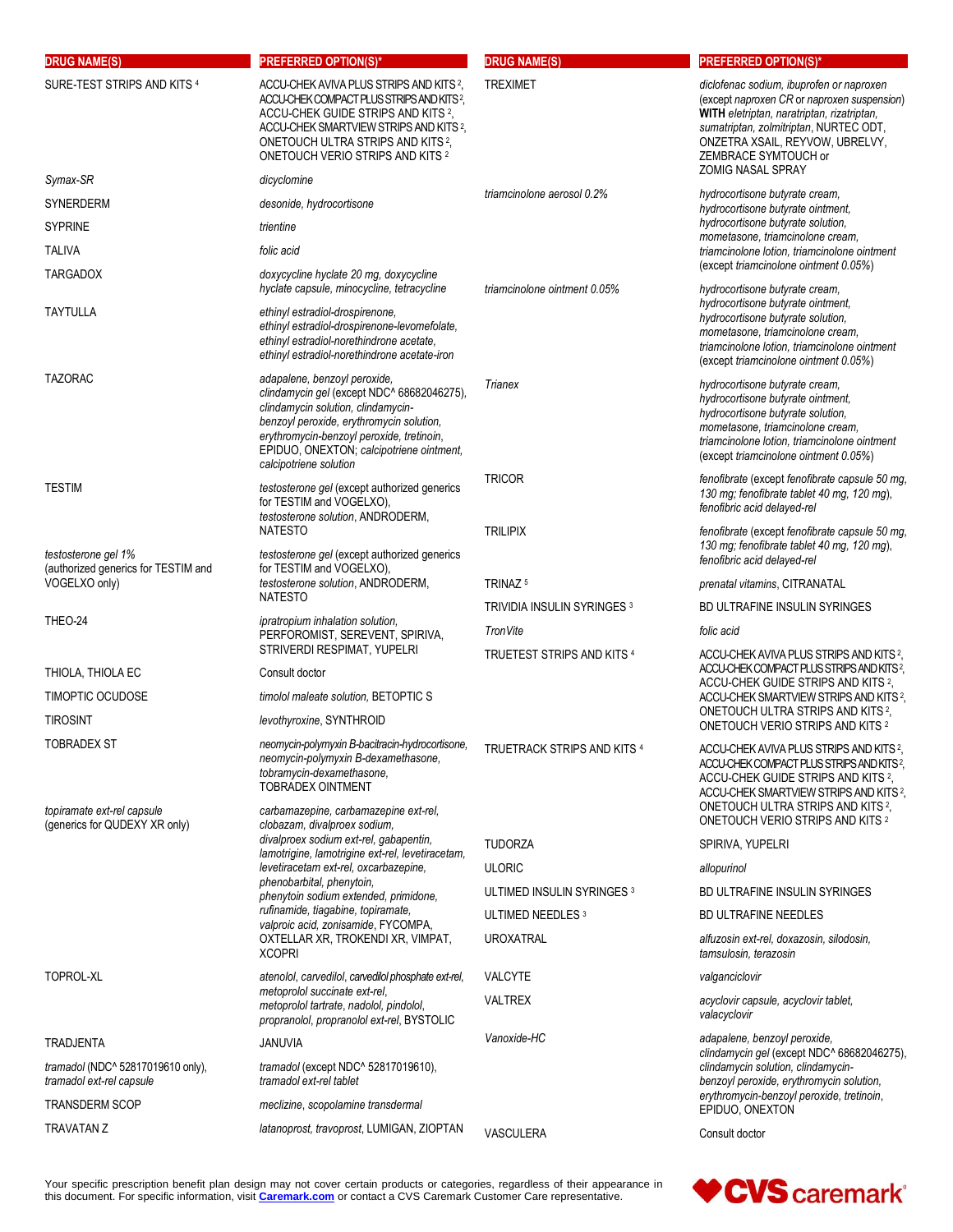| <b>DRUG NAME(S)</b>                        | <b>PREFERRED OPTION(S)*</b>                                                                                                                                                                                                  | <b>DRUG NAME(S)</b> | <b>PREFERRED OPTION(S)*</b>                                                                                                             |
|--------------------------------------------|------------------------------------------------------------------------------------------------------------------------------------------------------------------------------------------------------------------------------|---------------------|-----------------------------------------------------------------------------------------------------------------------------------------|
| <b>VECTICAL</b>                            | calcipotriene ointment, calcipotriene solution                                                                                                                                                                               | <b>ZERVIATE</b>     | azelastine, cromolyn sodium, olopatadine                                                                                                |
| <b>VELTIN</b>                              | adapalene, benzoyl peroxide,<br>clindamycin gel (except NDC^ 68682046275),<br>clindamycin solution, clindamycin-<br>benzoyl peroxide, erythromycin solution,<br>erythromycin-benzoyl peroxide, tretinoin,<br>EPIDUO, ONEXTON | <b>ZESTORETIC</b>   | fosinopril-hydrochlorothiazide,<br>lisinopril-hydrochlorothiazide,<br>quinapril-hydrochlorothiazide                                     |
|                                            |                                                                                                                                                                                                                              | ZETIA               | ezetimibe                                                                                                                               |
|                                            |                                                                                                                                                                                                                              | <b>ZETONNA</b>      | flunisolide, fluticasone, mometasone,                                                                                                   |
| venlafaxine ext-rel tablet (except 225 mq) | desvenlafaxine ext-rel, duloxetine,<br>venlafaxine, venlafaxine ext-rel capsule                                                                                                                                              |                     | <b>DYMISTA</b><br>adapalene, benzoyl peroxide,                                                                                          |
| <b>VENTOLIN HFA</b>                        | albuterol sulfate CFC-free aerosol,<br>levalbuterol tartrate CFC-free aerosol                                                                                                                                                | ZIANA               | clindamycin gel (except NDC^ 68682046275),<br>clindamycin solution, clindamycin-<br>benzoyl peroxide, erythromycin solution,            |
| <b>VEREGEN</b>                             | imiquimod                                                                                                                                                                                                                    |                     | erythromycin-benzoyl peroxide, tretinoin,                                                                                               |
| <b>VIAGRA</b>                              | sildenafil, tadalafil                                                                                                                                                                                                        |                     | EPIDUO, ONEXTON                                                                                                                         |
| <b>VIIBRYD</b>                             | citalopram, escitalopram, fluoxetine (except                                                                                                                                                                                 | zileuton ext-rel    | montelukast, zafirlukast                                                                                                                |
|                                            | fluoxetine tablet 60 mg, fluoxetine tablet<br>[generics for SARAFEM]), paroxetine HCI,                                                                                                                                       | ZIRGAN              | trifluridine                                                                                                                            |
|                                            | paroxetine HCI ext-rel, sertraline, TRINTELLIX                                                                                                                                                                               | ZOHYDRO ER          | fentanyl transdermal, hydrocodone ext-rel,<br>hydromorphone ext-rel, methadone,                                                         |
| VITAFOL-ONE 5                              | prenatal vitamins, CITRANATAL                                                                                                                                                                                                |                     | morphine ext-rel, NUCYNTA ER,                                                                                                           |
| Vitasure                                   | folic acid                                                                                                                                                                                                                   |                     | <b>XTAMPZA ER</b>                                                                                                                       |
| <b>VIVELLE-DOT</b>                         | estradiol, DIVIGEL, EVAMIST                                                                                                                                                                                                  | <b>ZOLOFT</b>       | citalopram, escitalopram, fluoxetine (except<br>fluoxetine tablet 60 mg, fluoxetine tablet                                              |
| <b>VOGELXO</b>                             | testosterone gel (except authorized generics<br>for TESTIM and VOGELXO),                                                                                                                                                     |                     | [generics for SARAFEM]), paroxetine HCI,<br>paroxetine HCI ext-rel, sertraline, TRINTELLIX                                              |
|                                            | testosterone solution, ANDRODERM,<br><b>NATESTO</b>                                                                                                                                                                          | zolpidem sublingual | doxepin, eszopiclone, ramelteon, zolpidem,<br>zolpidem ext-rel, BELSOMRA                                                                |
| WESTHROID                                  | levothyroxine, liothyronine, SYNTHROID                                                                                                                                                                                       | <b>ZOLPIMIST</b>    | doxepin, eszopiclone, ramelteon, zolpidem,                                                                                              |
| <b>WP THYROID</b>                          | levothyroxine, liothyronine, SYNTHROID                                                                                                                                                                                       |                     | zolpidem ext-rel, BELSOMRA                                                                                                              |
| XANAX, XANAX XR                            | alprazolam, clonazepam, diazepam,<br>lorazepam, oxazepam                                                                                                                                                                     | ZONEGRAN            | carbamazepine, carbamazepine ext-rel,<br>divalproex sodium, divalproex sodium ext-rel,<br>gabapentin, lamotrigine, lamotrigine ext-rel, |
| <b>XENICAL</b>                             | QSYMIA, SAXENDA                                                                                                                                                                                                              |                     | levetiracetam, levetiracetam ext-rel,                                                                                                   |
| <b>XOLEGEL</b>                             | ciclopirox, ketoconazole cream 2%                                                                                                                                                                                            |                     | oxcarbazepine, phenobarbital, phenytoin,<br>phenytoin sodium extended, primidone,                                                       |
| <b>XOPENEX HFA</b>                         | albuterol sulfate CFC-free aerosol,<br>levalbuterol tartrate CFC-free aerosol                                                                                                                                                |                     | tiagabine, topiramate, valproic acid,<br>zonisamide, FYCOMPA, OXTELLAR XR,<br>TROKENDI XR, VIMPAT, XCOPRI                               |
| Xvite                                      | folic acid                                                                                                                                                                                                                   | <b>ZONTIVITY</b>    | Consult doctor                                                                                                                          |
| <b>XYZBAC</b>                              | folic acid                                                                                                                                                                                                                   | <b>ZORVOLEX</b>     | diclofenac sodium, ibuprofen, meloxicam,                                                                                                |
| YASMIN                                     | ethinyl estradiol-drospirenone,<br>ethinyl estradiol-drospirenone-levomefolate,<br>ethinyl estradiol-norethindrone acetate,<br>ethinyl estradiol-norethindrone acetate-iron                                                  |                     | naproxen (except naproxen CR or<br>naproxen suspension)                                                                                 |
|                                            |                                                                                                                                                                                                                              | ZUPLENZ             | granisetron, ondansetron, SANCUSO                                                                                                       |
| YAZ                                        | ethinyl estradiol-drospirenone,                                                                                                                                                                                              | <b>ZYFLO</b>        | montelukast, zafirlukast                                                                                                                |
|                                            | ethinyl estradiol-drospirenone-levomefolate,<br>ethinyl estradiol-norethindrone acetate,<br>ethinyl estradiol-norethindrone acetate-iron                                                                                     | ZYLET               | neomycin-polymyxin B-bacitracin-hydrocortisone,<br>neomycin-polymyxin B-dexamethasone,<br>tobramycin-dexamethasone,                     |
| Yuvafem                                    | estradiol vaginal cream, IMVEXXY, VAGIFEM                                                                                                                                                                                    |                     | <b>TOBRADEX OINTMENT</b>                                                                                                                |
| ZALVIT <sup>5</sup>                        | prenatal vitamins, CITRANATAL                                                                                                                                                                                                | ZYVIT               | folic acid                                                                                                                              |
| <b>ZEGERID</b>                             | esomeprazole delayed-rel, lansoprazole<br>delayed-rel, omeprazole delayed-rel,<br>pantoprazole delayed-rel tablet, DEXILANT                                                                                                  |                     |                                                                                                                                         |
| ZELAC                                      | Consult doctor                                                                                                                                                                                                               |                     |                                                                                                                                         |